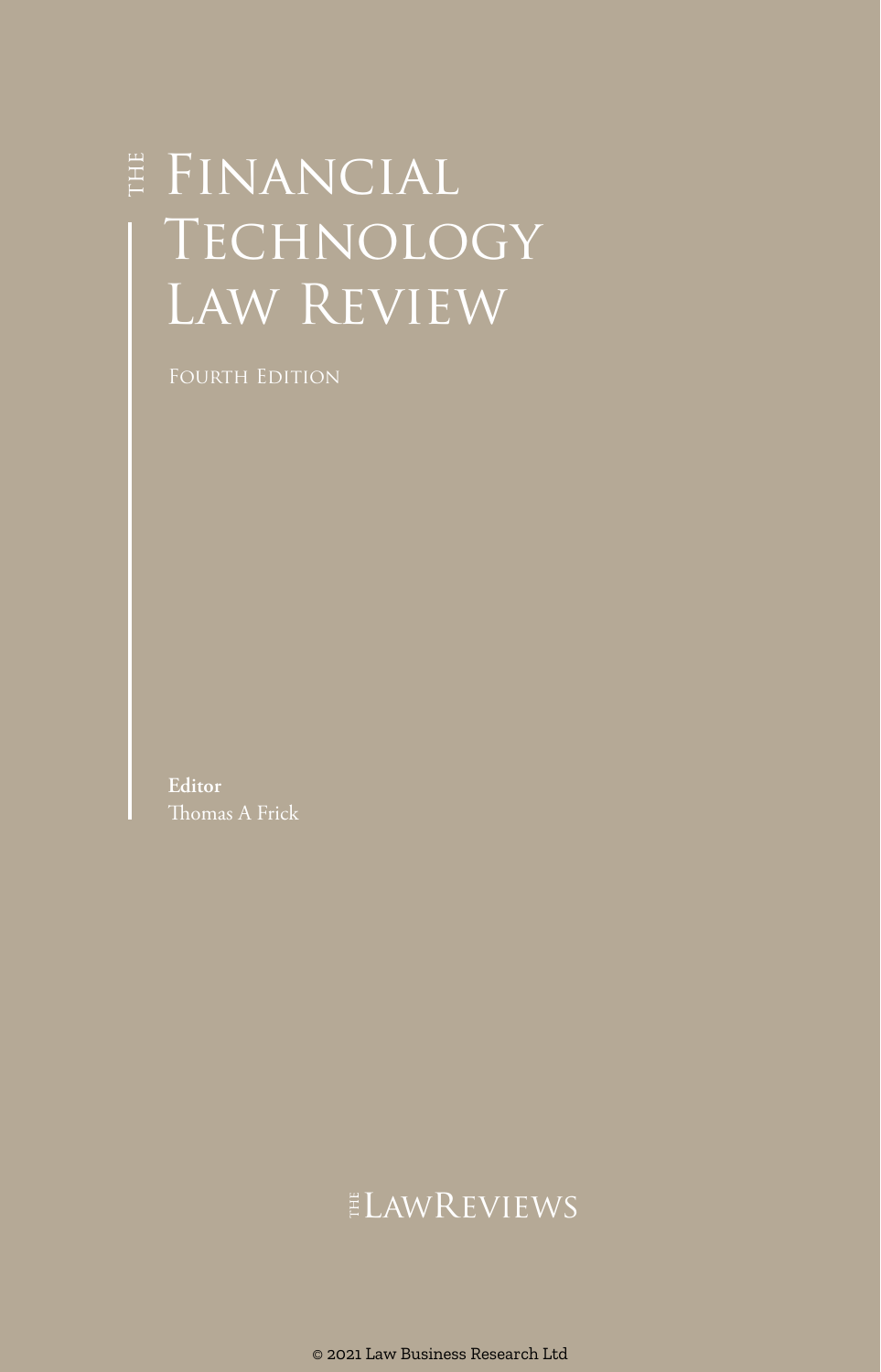# **E FINANCIAL TECHNOLOGY** Law Review

FOURTH EDITION

Reproduced with permission from Law Business Research Ltd This article was first published in April 2021 For further information please contact Nick.Barette@thelawreviews.co.uk

**Editor** Thomas A Frick

ELAWREVIEWS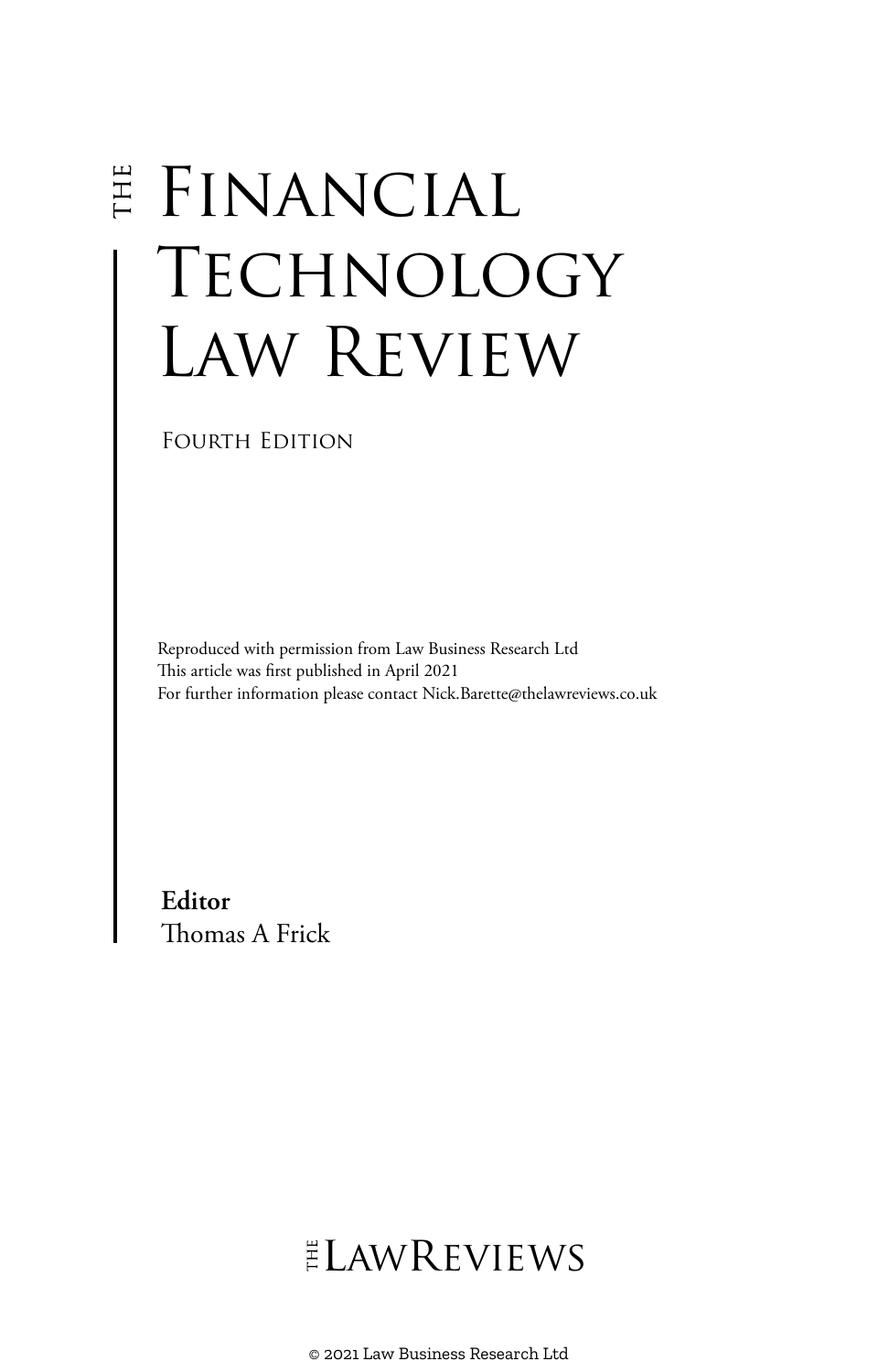#### PUBLISHER Clare Bolton

#### HEAD OF BUSINESS DEVELOPMENT Nick Barette

#### TEAM LEADERS Jack Bagnall, Joel Woods

#### BUSINESS DEVELOPMENT MANAGERS Katie Hodgetts, Rebecca Mogridge

BUSINESS DEVELOPMENT EXECUTIVE Olivia Budd

> RESEARCH LEAD Kieran Hansen

#### EDITORIAL COORDINATOR Gracie Ford

PRODUCTION AND OPERATIONS DIRECTOR Adam Myers

> PRODUCTION EDITOR Louise Robb

> > **SUBEDITOR** Sarah Andreoli

CHIEF EXECUTIVE OFFICER Nick Brailey

Published in the United Kingdom by Law Business Research Ltd, London Meridian House, 34–35 Farringdon Street, London, EC4A 4HL, UK © 2021 Law Business Research Ltd www.TheLawReviews.co.uk

No photocopying: copyright licences do not apply. The information provided in this publication is general and may not apply in a specific situation, nor does it necessarily represent the views of authors' firms or their clients. Legal advice should always be sought before taking any legal action based on the information provided. The publishers accept no responsibility for any acts or omissions contained herein. Although the information provided was accurate as at April 2021, be advised that this is a developing area. Enquiries concerning reproduction should be sent to Law Business Research, at the address above. Enquiries concerning editorial content should be directed to the Publisher – clare.bolton@lbresearch.com

#### ISBN 978-1-83862-778-2

Printed in Great Britain by Encompass Print Solutions, Derbyshire Tel: 0844 2480 112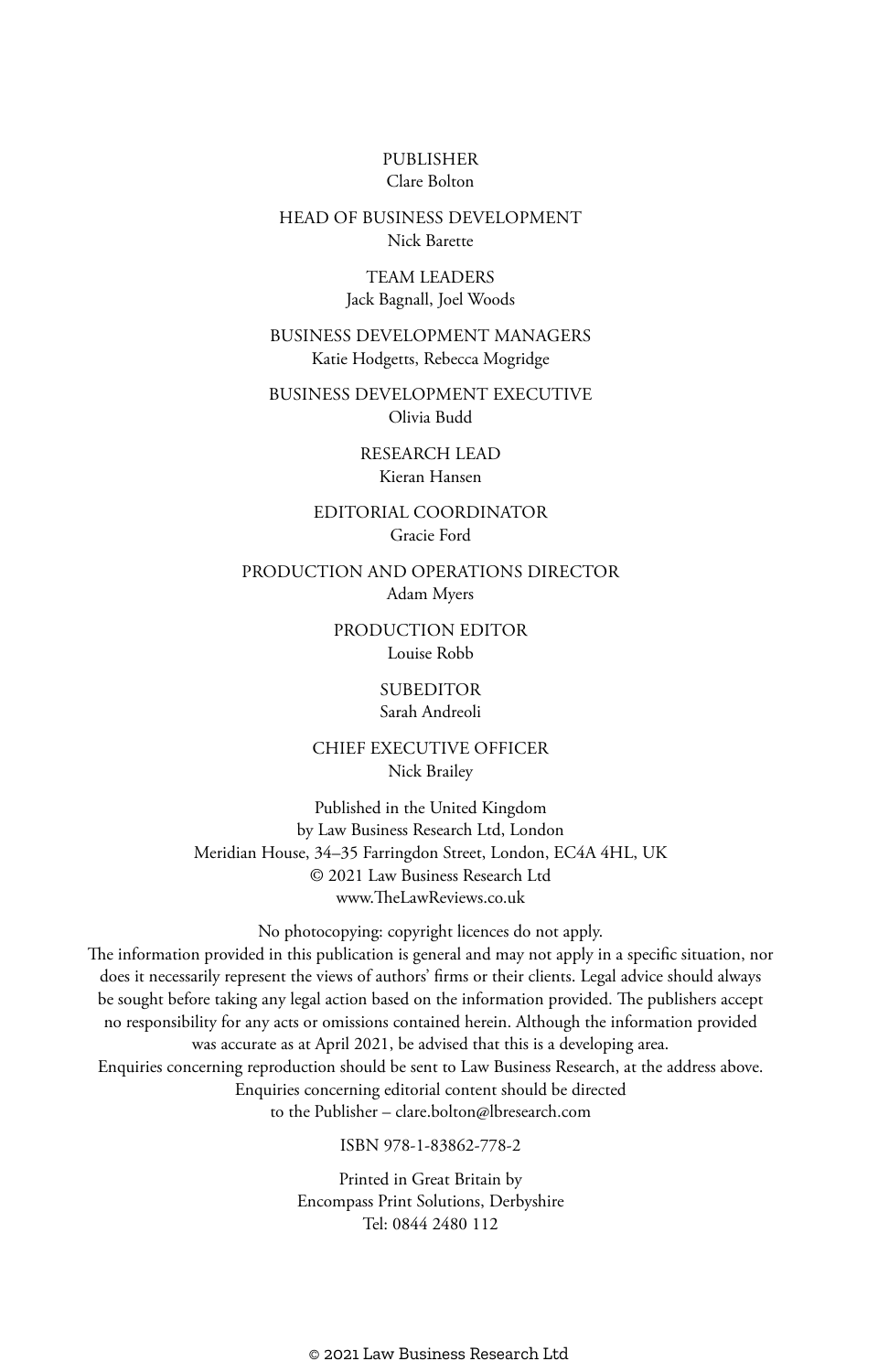# ACKNOWLEDGEMENTS

The publisher acknowledges and thanks the following for their assistance throughout the preparation of this book:

#### ALLEN & GLEDHILL LLP

#### BPE SOLICITORS LLP

#### BUZKO KRASNOV

#### CMS REICH-ROHRWIG HAINZ RECHTSANWÄLTE GMBH

#### COLLAS CRILL

#### DLA PIPER UK LLP

#### GILBERT + TOBIN

#### HAMMAD AND AL-MEHDAR

#### HUNTON ANDREWS KURTH LLP

#### INDUSLAW

#### KIM & CHANG

#### LEE AND LI, ATTORNEYS-AT-LAW

#### LOYENS & LOEFF

#### MORI HAMADA & MATSUMOTO

#### NIEDERER KRAFT FREY

#### NJORD LAW FIRM

#### NOERR PARTNERSCHAFTSGESELLSCHAFT MBB

#### SK CHAMBERS

#### SRP-LEGAL

#### SSEK LEGAL CONSULTANTS

#### TOZZINIFREIRE ADVOGADOS

#### URÍA MENÉNDEZ

#### VIEIRA DE ALMEIDA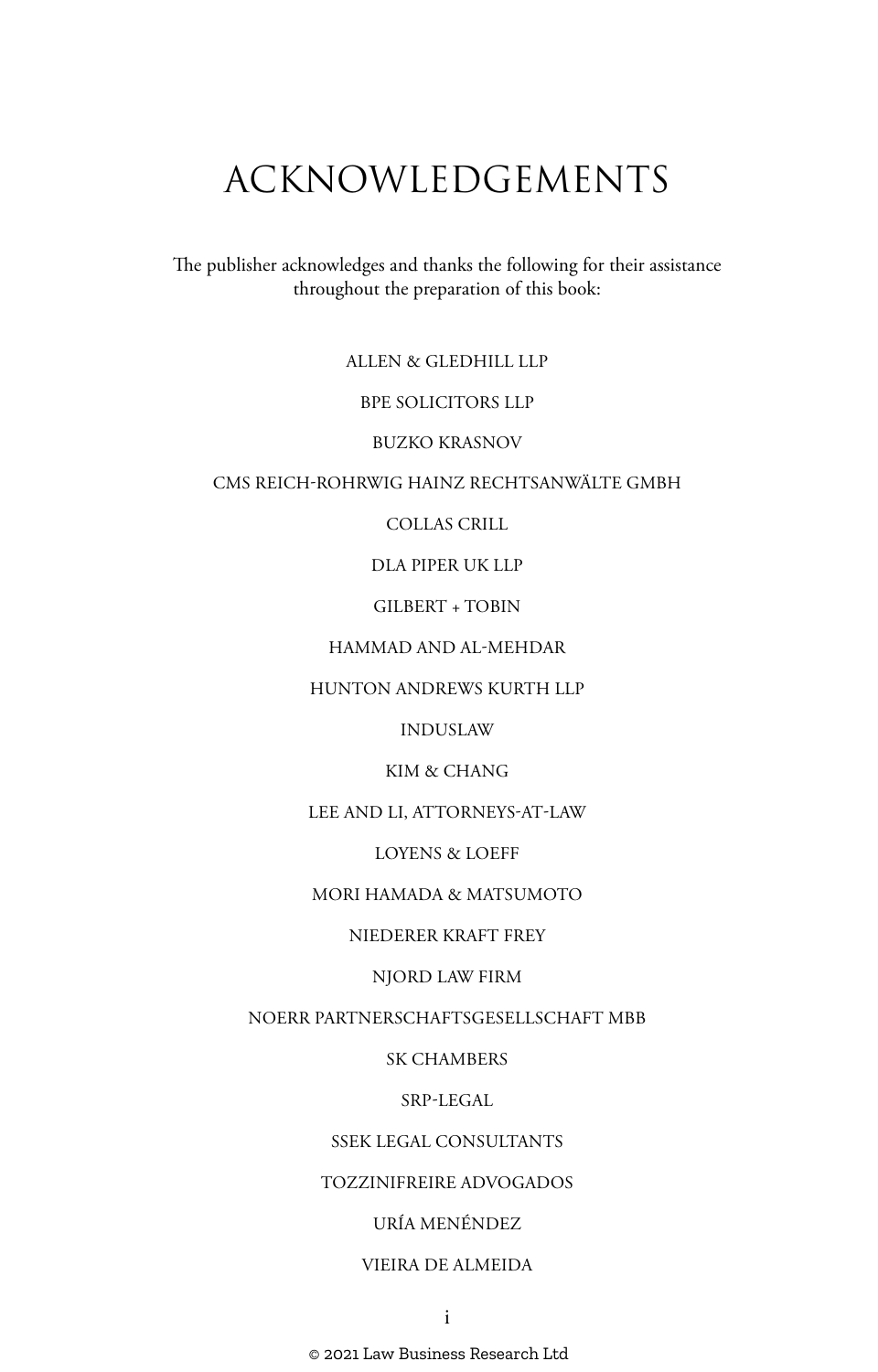# CONTENTS

| Thomas A Frick |                                                                                                                                                                                                       |
|----------------|-------------------------------------------------------------------------------------------------------------------------------------------------------------------------------------------------------|
| Chapter 1      |                                                                                                                                                                                                       |
|                | Peter Reeves, Georgina Willcock and Robert O'Grady                                                                                                                                                    |
| Chapter 2      |                                                                                                                                                                                                       |
|                | Stefan Paulmayer                                                                                                                                                                                      |
| Chapter 3      |                                                                                                                                                                                                       |
|                | Pierre E Berger and Marc Van de Looverbosch                                                                                                                                                           |
| Chapter 4      |                                                                                                                                                                                                       |
|                | Alexei Bonamin, Marcela Waksman Ejnisman, Carla do Couto Hellu Battilana,<br>Marcus Fonseca, Felipe Borges Lacerda Loiola, Natasha Wiedmann, Victor Cabral Fonseca<br>and Leonardo Medeiros Braghetto |
| Chapter 5      |                                                                                                                                                                                                       |
|                | Christian Hidalgo                                                                                                                                                                                     |
| Chapter 6      |                                                                                                                                                                                                       |
|                | Alan de Saram                                                                                                                                                                                         |
| Chapter 7      |                                                                                                                                                                                                       |
|                | Kim Høibye, Jakub Zakrzewski and Christian Brynning Petersen                                                                                                                                          |
| Chapter 8      |                                                                                                                                                                                                       |
|                | Jens H Kunz                                                                                                                                                                                           |
| Chapter 9      |                                                                                                                                                                                                       |
|                | Wayne Atkinson                                                                                                                                                                                        |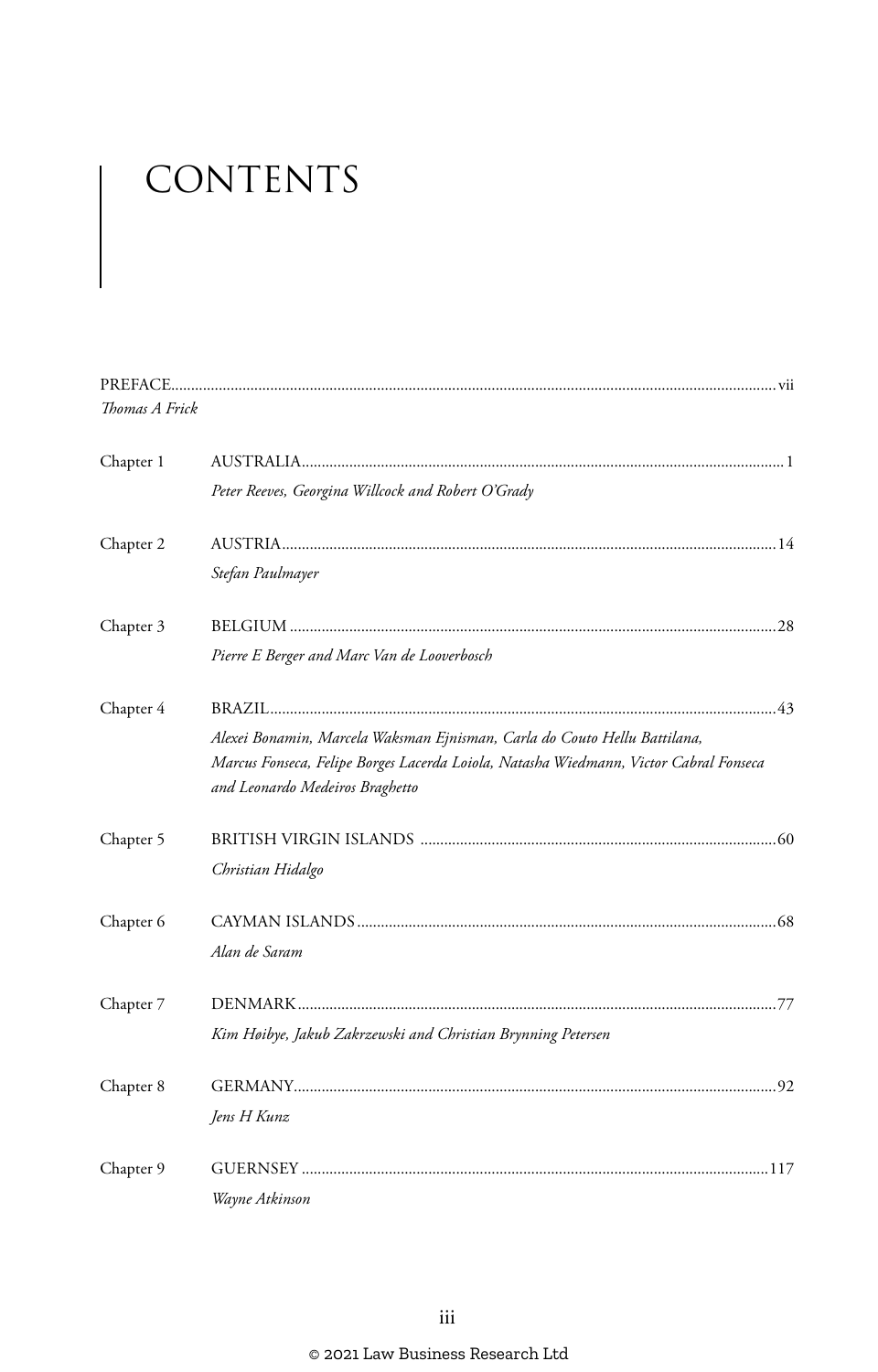| Chapter 10 |                                                                                                     |  |
|------------|-----------------------------------------------------------------------------------------------------|--|
|            | Avimukt Dar, Namita Viswanath, Shreya Suri, Priyanka Ashok and Shantanu Mukul                       |  |
| Chapter 11 |                                                                                                     |  |
|            | Winnie Yamashita Rolindrawan, Asri Rahimi and Callista Putri Mayari                                 |  |
| Chapter 12 |                                                                                                     |  |
|            | Atsushi Okada, Takane Hori and Takahiro Iijima                                                      |  |
| Chapter 13 |                                                                                                     |  |
|            | Sam Sturrock                                                                                        |  |
| Chapter 14 |                                                                                                     |  |
|            | Anne-Marie Nicolas, Álvaro Garrido Mesa and Sandy Brumberg                                          |  |
| Chapter 15 |                                                                                                     |  |
|            | Shanthi Kandiah                                                                                     |  |
| Chapter 16 |                                                                                                     |  |
|            | Martijn Schoonewille, Wendy Pronk, Yannick Geryszewski, Pepijn Pinkse<br>and Joanne Zaaijer         |  |
| Chapter 17 |                                                                                                     |  |
|            | Tiago Correia Moreira, Helena Correia Mendonça, José Miguel Carracho<br>and Francisca César Machado |  |
| Chapter 18 |                                                                                                     |  |
|            | Roman Buzko                                                                                         |  |
| Chapter 19 |                                                                                                     |  |
|            | Suhaib Adli Hammad                                                                                  |  |
| Chapter 20 |                                                                                                     |  |
|            | Adrian Ang V-Meng and Alexander Yap Wei-Ming                                                        |  |
| Chapter 21 |                                                                                                     |  |
|            | Jung Min Lee, Joon Young Kim and Ik Hwan Cho                                                        |  |
| Chapter 22 |                                                                                                     |  |
|            | Leticia López-Lapuente and Isabel Aguilar Alonso                                                    |  |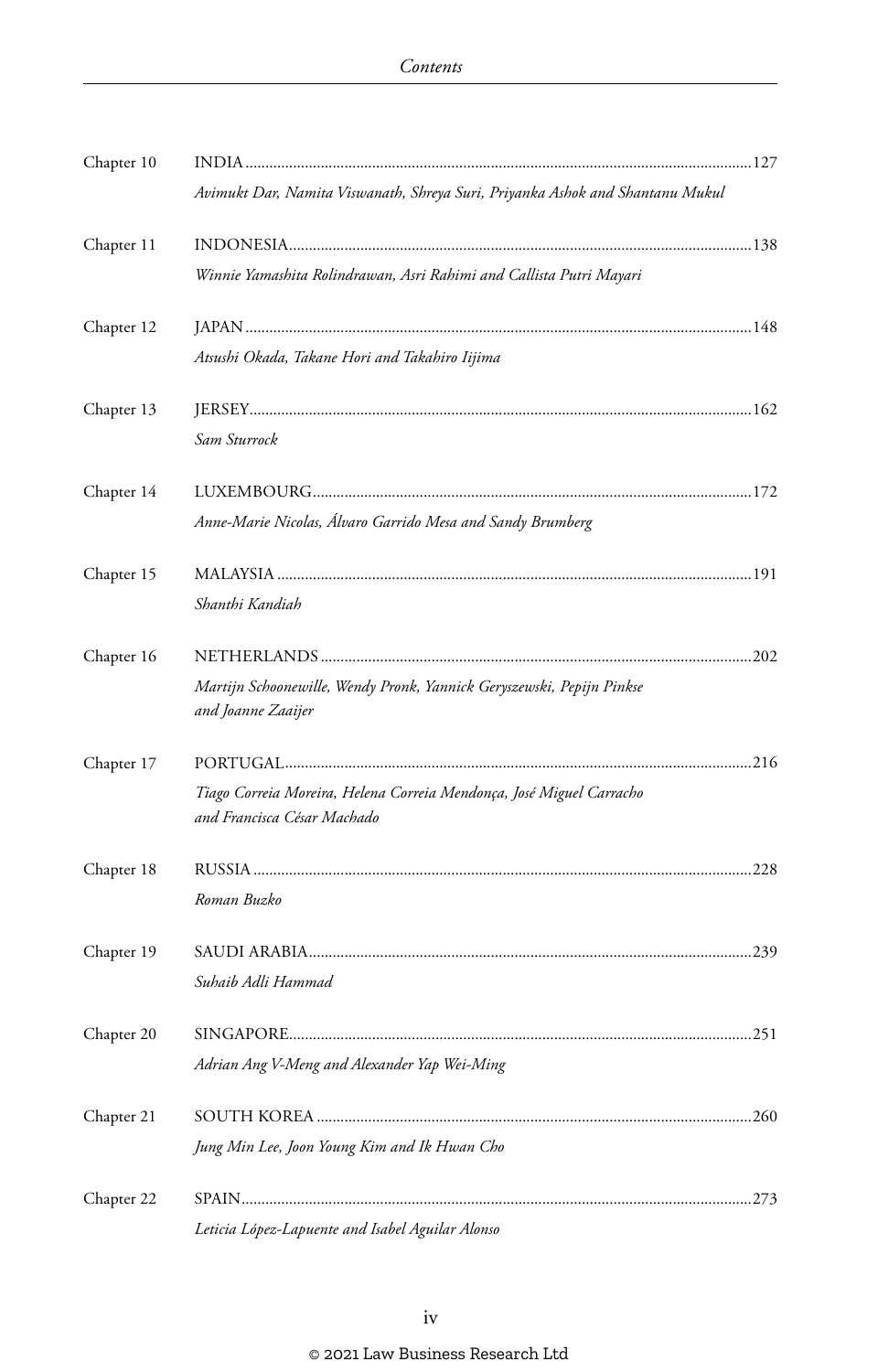| Chapter 23 |                                                          | .284 |
|------------|----------------------------------------------------------|------|
|            | Thomas A Frick                                           |      |
| Chapter 24 |                                                          |      |
|            | Abe T S Sung and Eddie Hsiung                            |      |
| Chapter 25 |                                                          |      |
|            | Cigdem Ayozger Ongun, Volkan Akbas and Deniz Erkan       |      |
| Chapter 26 |                                                          |      |
|            | Sarah Kenshall                                           |      |
| Chapter 27 |                                                          |      |
|            | Erin Fonté, Scott Kimpel, Carleton Goss and Patrick Boot |      |
| Appendix 1 |                                                          |      |
| Appendix 2 |                                                          |      |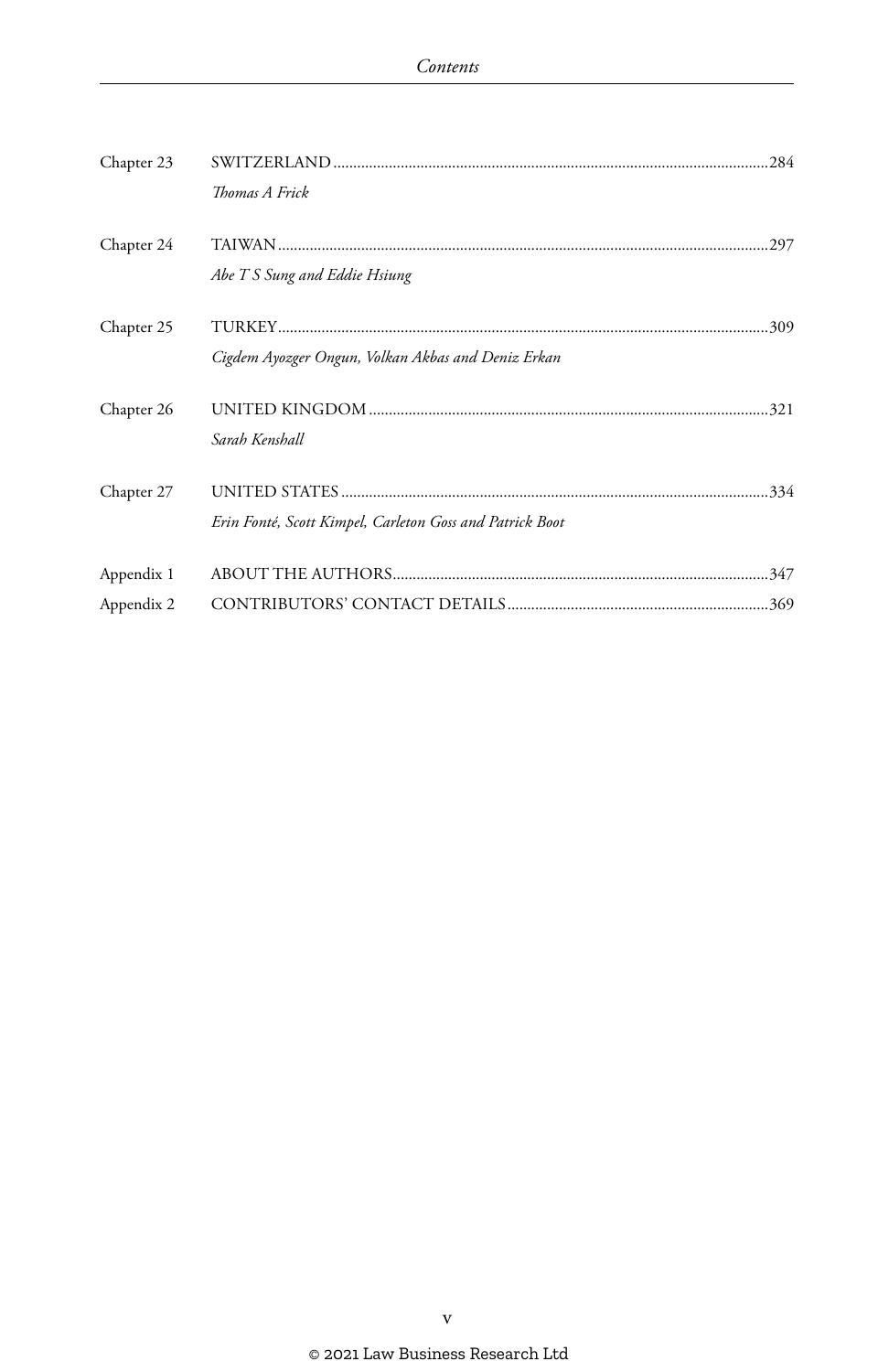# PREFACE

This fourth edition of *The Financial Technology Law Review* is published at a time of significant changes and acceleration of pre-existing trends. Because of the lockdowns resulting from the covid-19 pandemic, digitalisation of businesses took a big step forward, which had a significant impact on developments in fintech as well. Fintech may claim to have become an established part of the financial ecosystem, although some new projects continue to challenge existing players and structures. This should not obscure the fact that nearly all major participants in financial markets by now support one or several major fintech initiatives.

While the number of relevant active cryptocurrencies has not increased significantly, in early 2021 the US\$ value of Bitcoin reached nearly 60,000, probably due to public announcements made by several mayor financial market participants (of which Tesla was only one) that they will support the currency. Various payment services providers moved to the blockchain, and SWIFT made significant progress with its global payments initiative gpi, thereby raising the bar for incumbents. A number of 'neo-banks' could establish themselves on the market. Many established banks made their on-boarding and KYC processes virtual. The first commodity trade finance transactions on the blockchain passed. FAMGA (Facebook, Apple, Microsoft, Google, Amazon) companies all bought or entered into partnerships with fintechs or had active fintech programs of their own. The same applies to their Chinese counterparts. The financial markets infrastructure (marketplaces, brokers, asset managers, settlement and wallet providers, but also structured products, robo advisors and regtech as well as insurtech providers) continued to expand, with new interest in algotraders, digital asset trading, exchange and settlement platforms. In spite of the economic crisis, funding for fintech projects remained on a high level and VC deals even increased in some areas, notably in Africa.

The response of governments and regulators to this new dynamism has started to move from general awe about and rejection of many new business projects to a more constructive approach. While Facebook's Libra project was significantly reduced in scope and will now proceed as Diem, many central banks, after initial rejection, are now considering in earnest to issue crypto currencies themselves. Numerous jurisdictions by now allow sandboxes in order not to overburden fintechs with regulations in their early stage. A major concern is data protection, and the EU's General Data Protection Regulation has become an international benchmark for protection levels. At the same time, concerns about AML (and sanction) compliance remain. The regulatory approaches vary; in particular, smaller jurisdictions such as Malta or Liechtenstein, but also Montana tend to issue specific new laws to address the numerous new issues, whereas larger jurisdictions (one example is Switzerland) tend to make only minor adaptations to their existing laws to bring them in line with the new market and technological realities.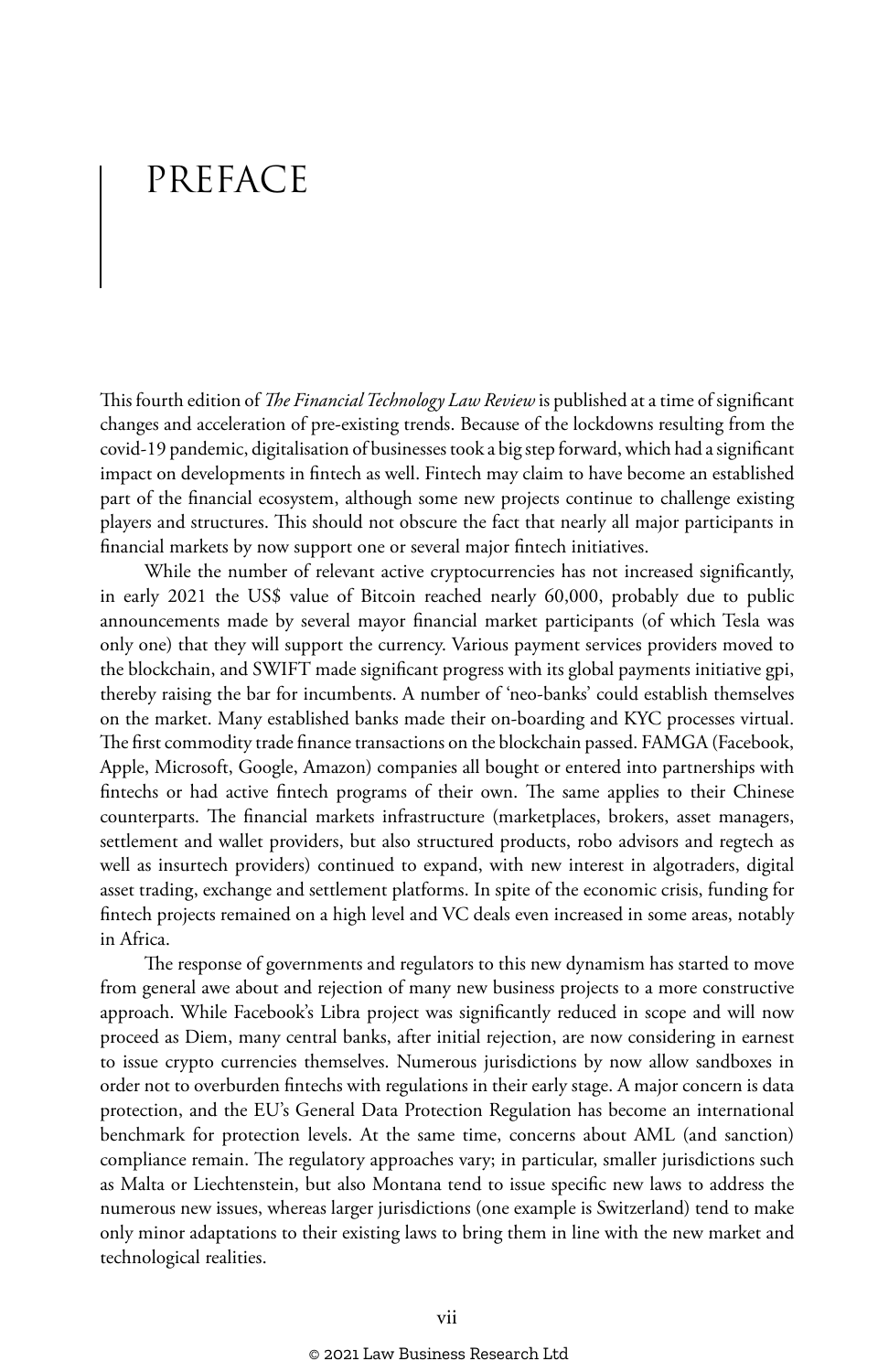Hence, the national solutions chosen vary considerably between jurisdictions, not only due to different regulatory cultures, but also due to differences in the private law treatment of some of the new issues arising. In the absence of a harmonised international regime, a structured collection of overviews over certain aspects of fintech law and regulation such as the present one continues to be valuable not only for the international practitioner, but also for anyone who looks for inspiration on how to deal with hitherto unaddressed and unthought-of issues under the national law of any country.

The authors of this publication are from the most widely respected law firms in their jurisdictions. They each have a proven record of experience in the field of fintech; they know both the law and how it is applied. We hope that you will find their experience invaluable and enlightening when dealing with any of the varied issues fintech raises in the legal and regulatory field.

The emphasis of this collection is on the law and practice of each of the jurisdictions, but discussion of emerging or unsettled issues has been provided where appropriate. The views expressed are those of the authors and not of their firms, of the editor or of the publisher. In a fast-changing environment, every effort has been made to provide the latest intelligence on the current status of the law.

#### **Thomas A Frick**

Niederer Kraft Frey Zurich April 2021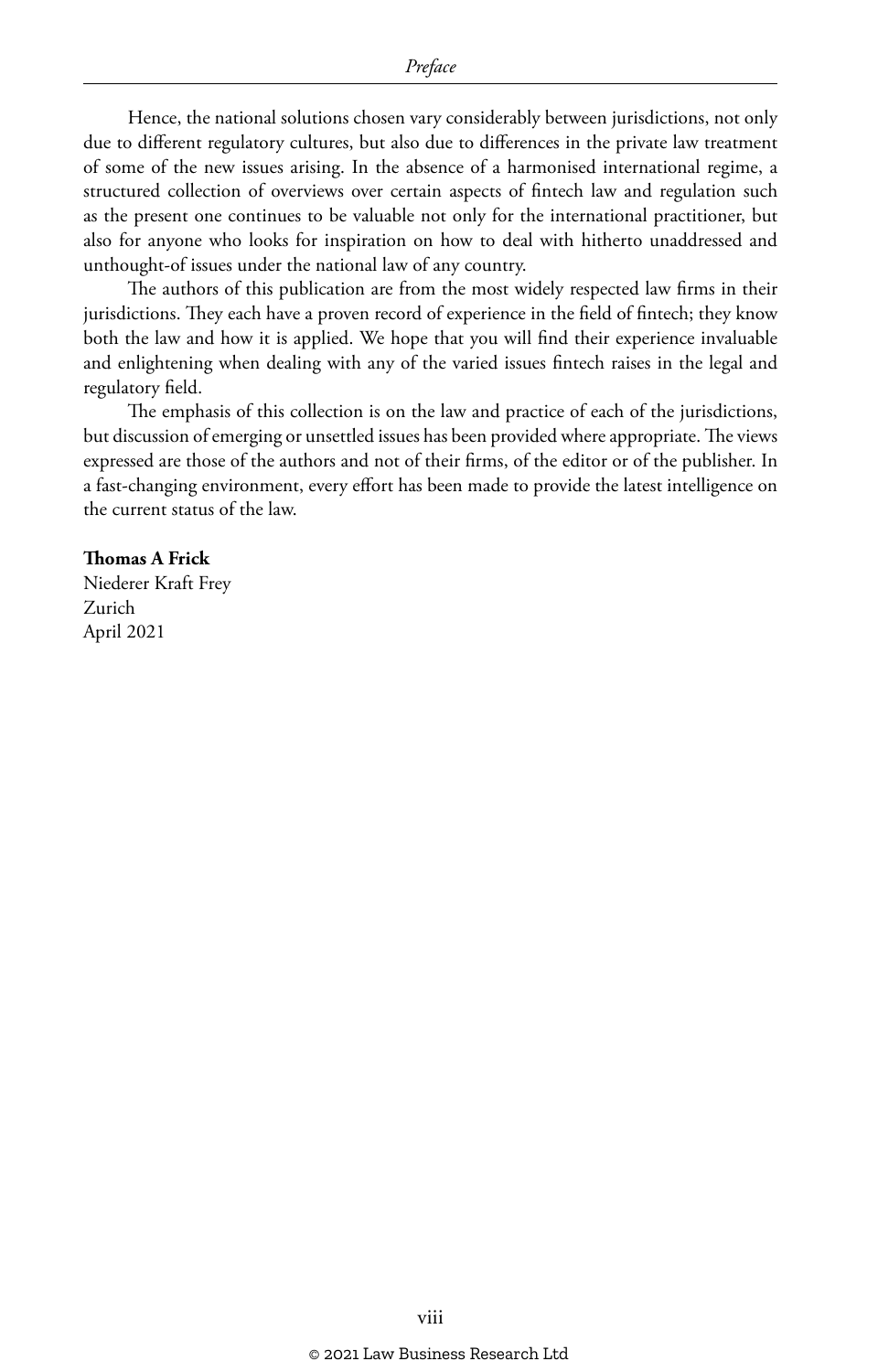### LUXEMBOURG

*Anne-Marie Nicolas, Álvaro Garrido Mesa and Sandy Brumberg*<sup>1</sup>

#### **I OVERVIEW**

Luxembourg is a reference jurisdiction for the financial services industry and has always been keen to evolve and implement new innovative technologies in the day-to-day business framework. It should be highlighted that Luxembourg recently passed a new amendment to the law of 6 April 2013 relating to dematerialised securities to allow for the issuance of dematerialised securities on distributed ledger technology such as blockchain.

The LHoFT Foundation, Luxembourg for Finance, Luxinnovation, Digital Luxembourg and ABBL Fintech map constitute useful sources of information.

Luxembourg provides for an attractive IP and tax regime that allows companies to benefit from a tax exemption of 80 per cent on certain types of eligible income streams, and for other incentives such as investment tax credits and government grants for innovative start-ups.

Regarding corporate tax, Luxembourg-resident companies are subject to corporate income tax (CIT) at a rate of 17 per cent on the basis of their worldwide income. However, companies whose taxable income does not exceed  $E175,000$  are subject to a lower CIT rate of 15 per cent. A contribution to the unemployment fund (7 per cent of the CIT charge) and municipal business tax (6.75 per cent in Luxembourg city) (i.e., the aggregate corporate tax rate) amounts to 24.94 per cent. Luxembourg resident companies are also subject to an annual net wealth tax at a rate of 0.5 per cent on the basis of their total net assets (subject to certain exemptions).

Luxembourg has a prominent financial services industry and a unique opportunity to strategically leverage financial investment and services that could facilitate and accelerate the transition to a digitally interconnected economy through enhancing fintech and entrepreneurship. In that respect, Luxembourg Digital Tech Fund has contributed by investing in tech start-ups and supporting cybersecurity, fintech, big data and digital health. In addition, a good example would be Bitstamp, a Luxembourg-based Bitcoin exchange company that has been granted a payment institution licence by the Luxembourg financial supervisory authority (CSSF) and is acting as a payment institution. However, although Luxembourg widely promotes innovation and embraces fintech, and is at the top of the list of fintech-friendly jurisdictions, there are further steps to be taken to ensure a long-lasting implantation of such highly innovative companies.

<sup>1</sup> Anne-Marie Nicolas is a partner, Álvaro Garrido Mesa is a senior associate and Sandy Brumberg is a professional support lawyer at Loyens & Loeff Luxembourg Sàrl.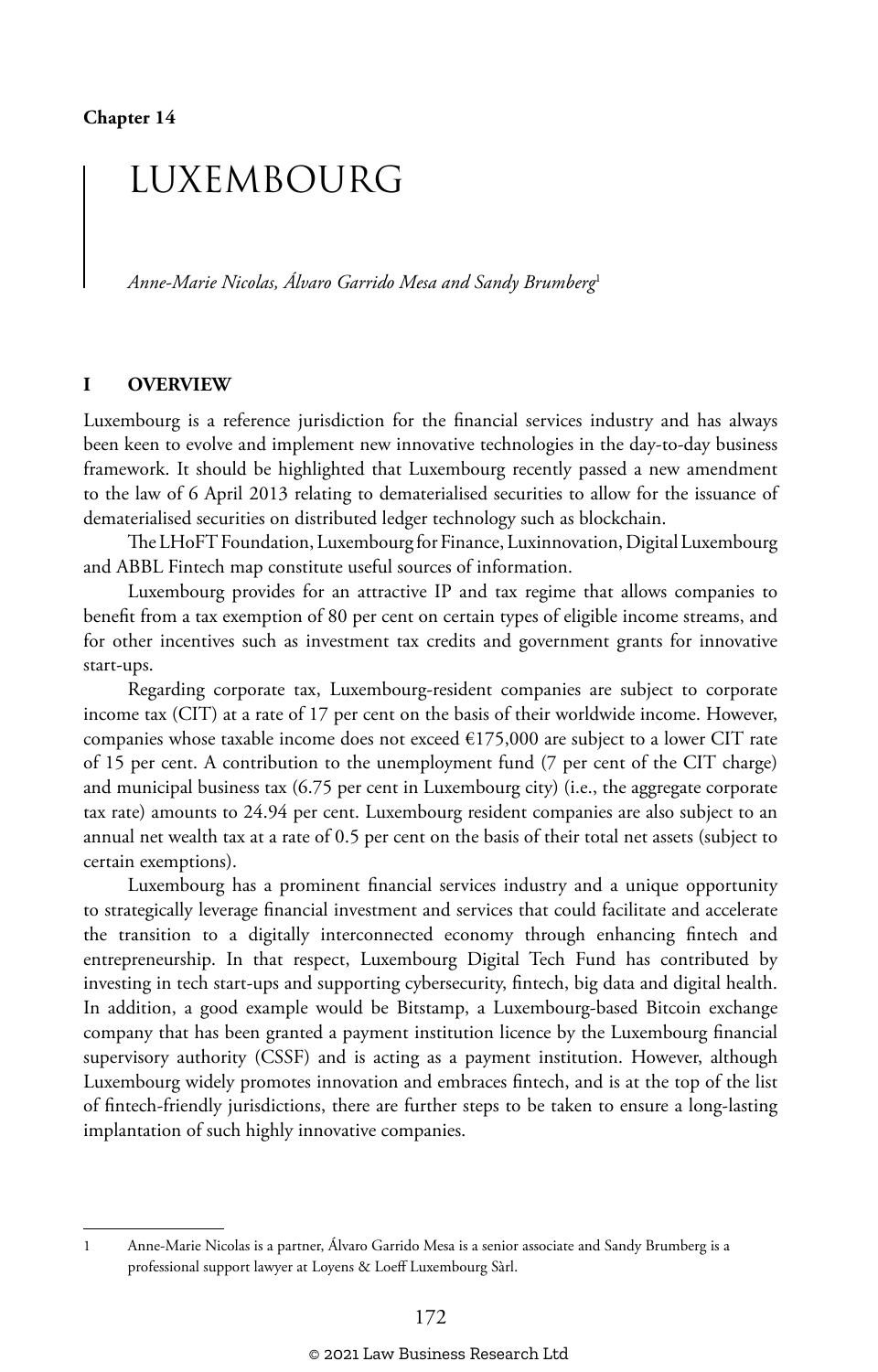#### **II REGULATION**

#### **i Licensing and marketing**

In Luxembourg, fintech companies are subject to the following main regulations:

- the Luxembourg Law of 10 November 2009 on payment services, as amended (the 2009 Law);
- *b* the Luxembourg Law of 5 April 1993 on the financial sector, as amended (the 1993 Law);
- *c* CSSF-related regulations and circulars, provided that their activities fall within the scope of the above-mentioned laws;
- *d* the Luxembourg Law of 3 May 2018 on markets in financial instruments, implementing Directive 2014/65/EU of the European Parliament and of the Council of 15 May 2014 on markets in financial instruments;
- *e* the Luxembourg Law of 7 December 2015 on the insurance sector, as amended (the 2015 Law);
- *f* the Luxembourg Consumer Code (the Consumer Code); and
- *g* the Luxembourg Law of 14 August 2000 on electronic commerce (the E-Commerce Law), as amended.

There is no specific 'fintech licence' in Luxembourg. However, activities performed by fintechs may be subject to licensing requirements pursuant to the 2009 Law, the 1993 Law or the 2015 Law.

In addition, because activities performed by fintechs can be qualified as 'economic activities', they may be subject to the prior granting of a business licence.

Fintechs that would like to establish themselves in Luxembourg to carry out an activity of the financial sector (e.g., the issuing of means of payments in the form of virtual or other currencies, the provision of payment services using virtual or other currencies, or the creation of a market (platform) to trade virtual or other currencies) must define their business purpose and their activity in a sufficiently concrete and precise manner to allow the CSSF to determine for which status they need to receive the ministerial authorisation.<sup>2</sup>

Insurtechs and reinsurtechs that would like to establish themselves in Luxembourg to carry out an activity of the insurance or reinsurance sectors must submit their project to the Luxembourg Supervisor of the Insurance Sector (CAA).

The business licence is issued to businesses (professionals operating under their own name, or companies) within three months, which may be extended by an additional month in certain cases, but only provided that:

- *a* the applicant fulfils the legal conditions for the relevant qualification (if one is required) and professional integrity for the activity concerned; and
- *b* the business has a fixed physical establishment in Luxembourg (no 'letterbox companies').

The business licence is required for any person that wishes to engage in the following professional activities as a self-employed person or as a company:

*a* commercial activity (trade, HORECA (hotel, restaurant and catering sector), transports, industry, etc.);

<sup>2</sup> 2015 CSSF Annual Report, p.81.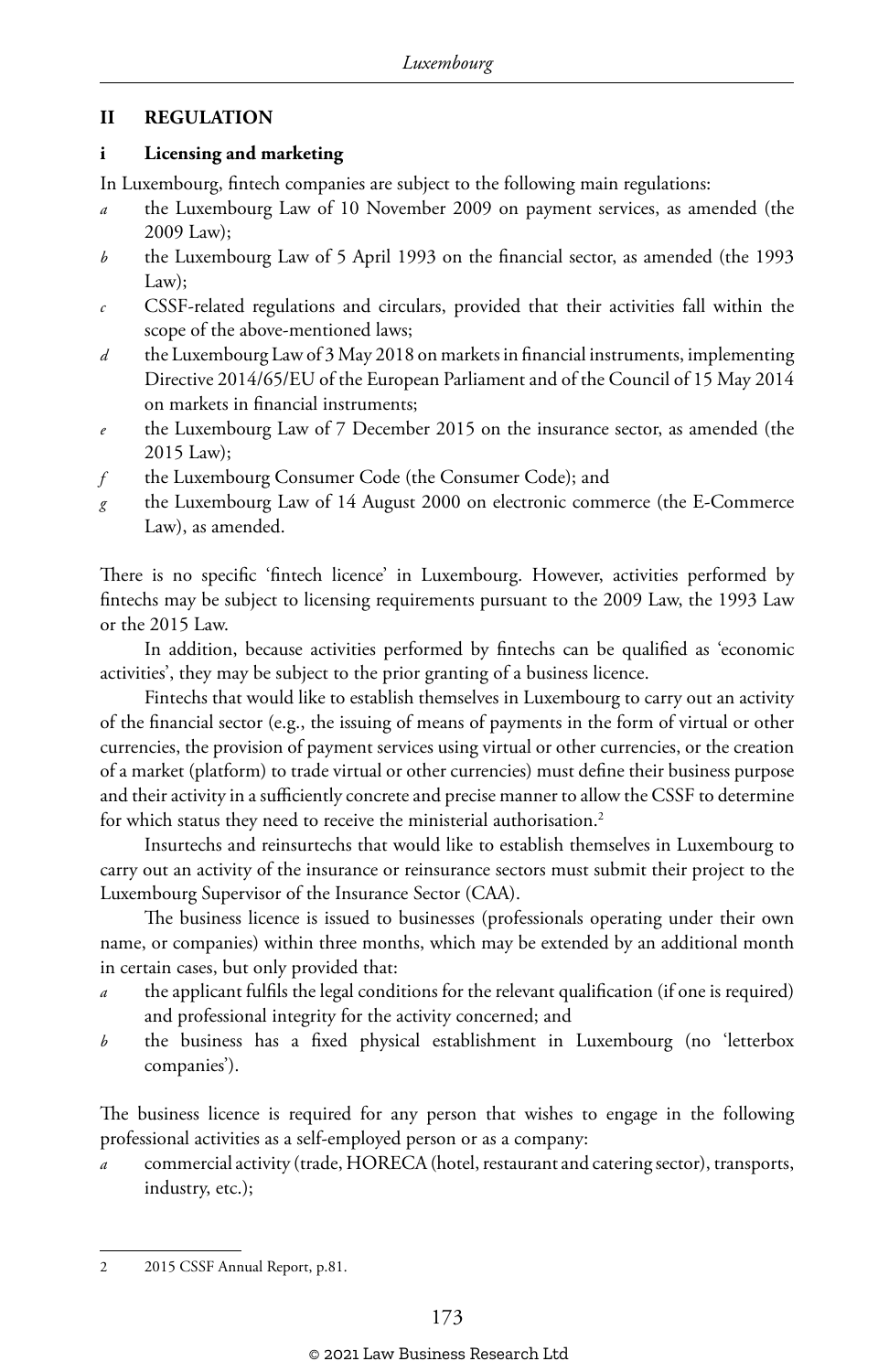- *b* craft activity (food, fashion, construction, mechanical engineering, audiovisual, entertainment, art, etc.); or
- *c* certain liberal professions that are mainly intellectual in nature.

Undertakings that carry out an activity of the financial sector must obtain an authorisation from the Minister of Finance and are subject to the prudential supervision of the CSSF.

The activity of direct insurance or reinsurance is subject to prior authorisation from the minister with responsibility for the insurance sector through the CAA.

With respect to the business licence, it is granted by the General Directorate for Small and Medium-Sized Enterprises.

#### *Robo-advice*

In Luxembourg, digital financial advisory services, in the same manner as traditional financial advice services, are subject to the usual regulatory requirements of the CSSF as opposed to specific robo-advice regulatory requirements. The type of licensing required by a robo-adviser to perform its activities thus depends on the operating model chosen including the services provided, the contractual arrangements and the structure of the platform. Robo-advisers need to obtain an authorisation as:

- *a* investment advisers: these are regulated in the same way as traditional, non-automated financial advisers that limit themselves to advisory services and do not intervene in the implementation of the advice provided by them (Article 24 of the 1993 Law);
- *b* private portfolio managers: whenever robo-advisers use technology to manage portfolios as per client's mandates on a discretionary basis (Article 24-3 of the 1993 Law);
- *c* brokers in financial instruments: when their servicing consists of the role of an intermediary by either encouraging parties to be brought together with a view to the conclusion of a transaction, or in passing on their clients' purchase or sale orders without holding the investments of the clients (Article 24-1 of the 1993 Law); and
- *d* commission agents: in cases where robo-advisers execute orders on behalf of clients and in relation to one or more financial instruments (Article 24-2 of the 1993 Law).

To obtain a licence, a formal application needs to be submitted to the CSSF. The format of the application varies with the nature of the robo-advice activity envisaged.

Fintechs offering robo-advisers should regularly monitor the effectiveness and appropriateness (in line with MiFID II<sup>3</sup> requirements) of the advice provided to avoid mis-selling. Precautionary mechanisms should be in place to be able to suspend the provision of advice should errors or bias be detected.4

<sup>3</sup> MiFID II refers to Directive 2014/65/EU of the European Parliament and of the Council of 15 May 2014 on markets in financial instruments and amending Directive 2002/92/EC and Directive 2011/61/EU.

<sup>4</sup> *Artificial Intelligence*, CSSF White Paper, Opportunities, Risks and recommendations for the financial sector, December 2018. This document intends to provide some basic knowledge about artificial intelligence (AI) and describes the different types of AI and some practical use cases for the financial sector. Furthermore, the study covers the analysis of the main risks associated with AI technology and provides some key recommendations to take into account when implementing AI inside a business process.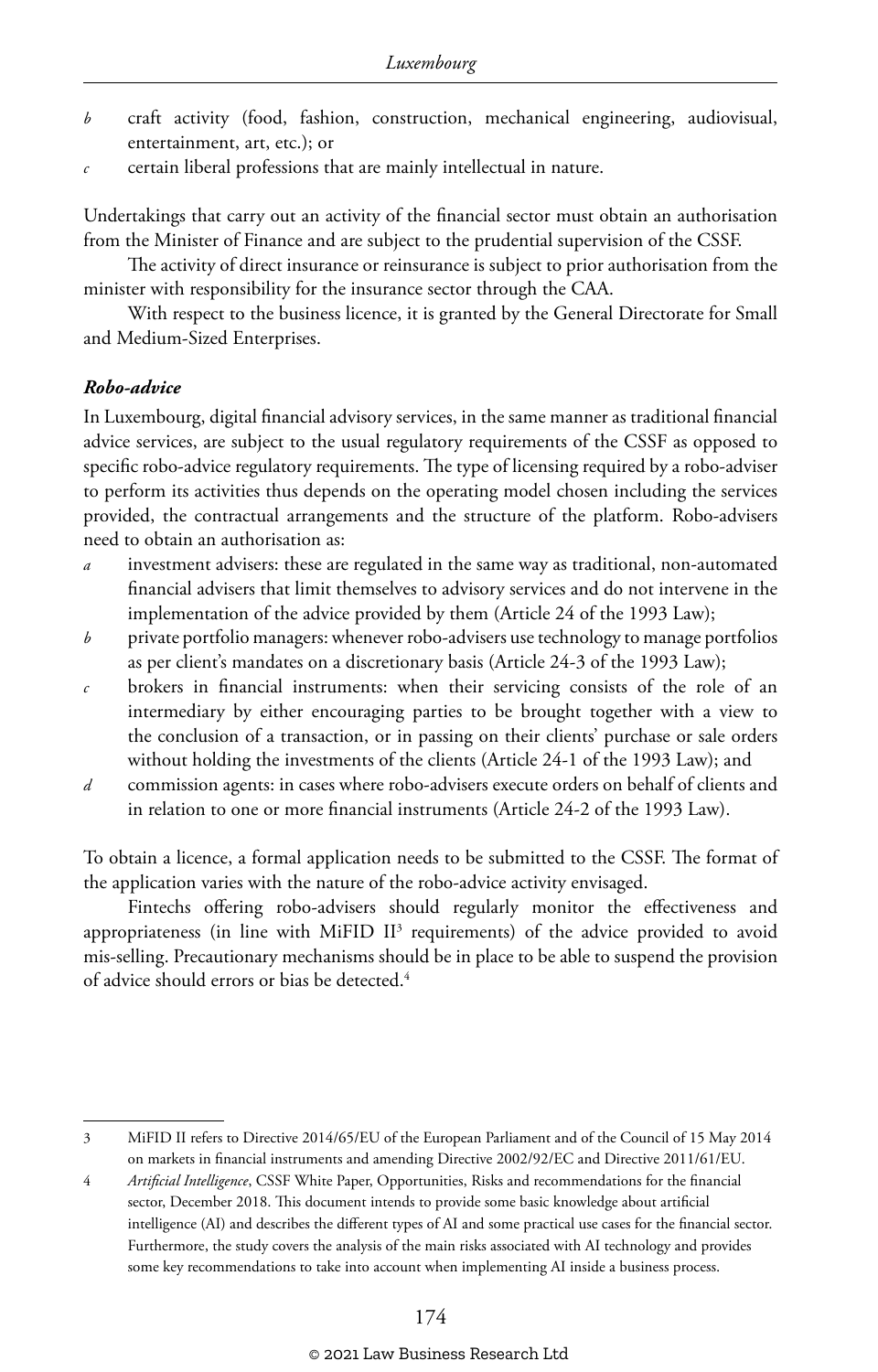#### *Asset management company*

Authorisation to act as a management company is subject to the requirements as set out in the Law of 17 December 2010 relating to undertakings for collective investment (the 2010 Law).

There are special rules on credit information services (e.g., pre-contractual information, information to be mentioned in the credit agreements, right of cancellation) to comply with those that are detailed in the Consumer Code.

#### *2009 Law*

Luxembourg payment institutions and electronic money institutions that intend to provide payment services in another Member State, either through the establishment of a branch, through the use of agents or by exercising their freedom to provide services, are subject to certain information obligations towards the CSSF.

#### *1993 Law*

Only Professionals of the Financial Sector (PFSs) belonging in the category of 'investment firms' (such as investment advisers, brokers in financial instruments, commission agents and private portfolio managers) can hold a European Union passport (the EU Passport).5

On the contrary, specialised PFSs (such as professionals providing company incorporation and management services, professionals performing lending operations and corporate domiciliation agents) and support PFSs (such as client communication agents, primary IT systems operators of the financial sector, secondary IT systems and communication networks operators of the financial sector) may not benefit from the EU Passport. As a consequence, specialised PFSs and support PFSs would need to obtain an authorisation from the competent authority of each Member State in which they intend to operate.

The EU Passport covers:

- *a* the investment services listed in Section A of Annex II of the 1993 Law (such as dealing on own account, portfolio management and investment advice); and
- *b* where appropriate, one or more of the ancillary services listed in Section C of Annex II of the 1993 Law (such as safekeeping and administration of financial instruments for the account of clients, granting credits or loans to an investor to allow him or her to carry out a transaction in one or more financial instruments, or foreign exchange services where these are connected to the provision of investment services).

#### **ii Cross-border issues**

#### *2009 Law*

#### *EU payment institutions and electronic money institutions*

Payment institutions and electronic money institutions for which the home Member State is a Member State other than Luxembourg, may provide payment services or electronic money services in Luxembourg, either through the establishment of a branch or through the engagement of an agent or the provision of services, provided that their activities are covered by their authorisation.

<sup>5</sup> CSSF Questions and Answers on how to obtain authorisation as PFS, as updated on 24 October 2018, Item 24 Which PFS can hold a 'European passport' and which services fall under this regime?, p.11.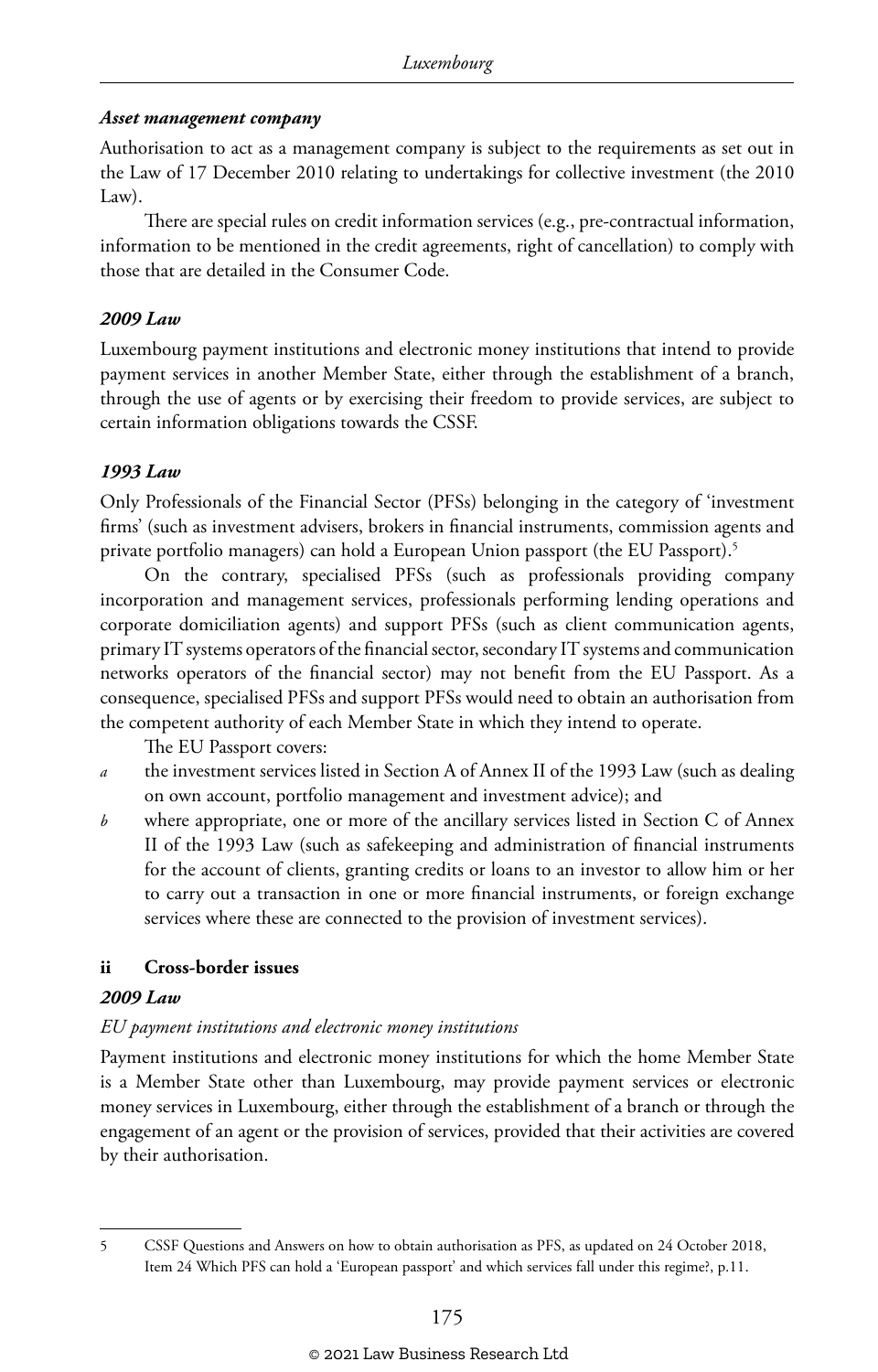#### *Third-country payment institutions and electronic money institutions*

Payment institutions incorporated in third countries wishing to establish a branch in Luxembourg are subject to the same authorisation rules as payment institutions for which Luxembourg is the home Member State. Compliance by the foreign institution with the required conditions for authorisation shall be assessed (i.e., professional standing and experience of the persons responsible for the branch, central administration in Luxembourg and adequate administrative infrastructure in Luxembourg).

#### *1993 Law*

#### *EU credit institutions, investment firms and financial institutions*

Provided that their activities are covered by their authorisation, EU-based credit institutions, investment firms and financial institutions may exercise their activities in Luxembourg by the way of:

- *a* the provision of services;
- *b* through the establishment of a branch; or
- *c* through the use of a tied agent.

The tied agent is assimilated to the Luxembourg branch and is subject to the provisions of the 1993 Law applicable to Luxembourg branches of EU credit institutions and investment firms.<sup>6</sup>

EU-based financial institutions may also benefit from the EU Passport provided that they meet certain requirements (such as the financial institution being the subsidiary of a credit institution or the jointly owned subsidiary of several credit institutions).7

#### *Third-country credit institutions and third-country PFS other than investment firms*

The exercise of their activities in Luxembourg by third-country credit institutions (for their banking activities) and PFSs other than investment firms' requires them to (1) establish a branch or, (2) if these third-country firms are not established in Luxembourg but occasionally and temporarily come to Luxembourg to, among other things, collect deposits and other repayable funds from the public and to provide any other service under the 1993 Law, hold an authorisation from the Minister responsible for the CSSF. Obtaining the authorisation in Luxembourg is subject to the condition that these third-country firms are subject to equivalent authorisation and supervisory rules as those of the 1993 Law in their home country.8 These authorisation and supervisory rules notably include the requirement to have an authorisation granted by a public authority, specific reputation requirements for the directors, an appropriate internal administrative organisation (compliance with organisational requirements, existence of human and technical resources, establishment of internal systems, resources and procedures), the existence of rules of conduct, as well as requirements relating to capital and own funds and the membership of a deposit-guarantee scheme.<sup>9</sup>

<sup>6</sup> Article 30(2) of the 1993 Law.

<sup>7</sup> Article 31 of the 1993 Law.

<sup>8</sup> Article 32(5) of the 1993 Law.

<sup>9</sup> CSSF Circular 11/515, 4. b. Authorisation procedure and prerequisites, page 6.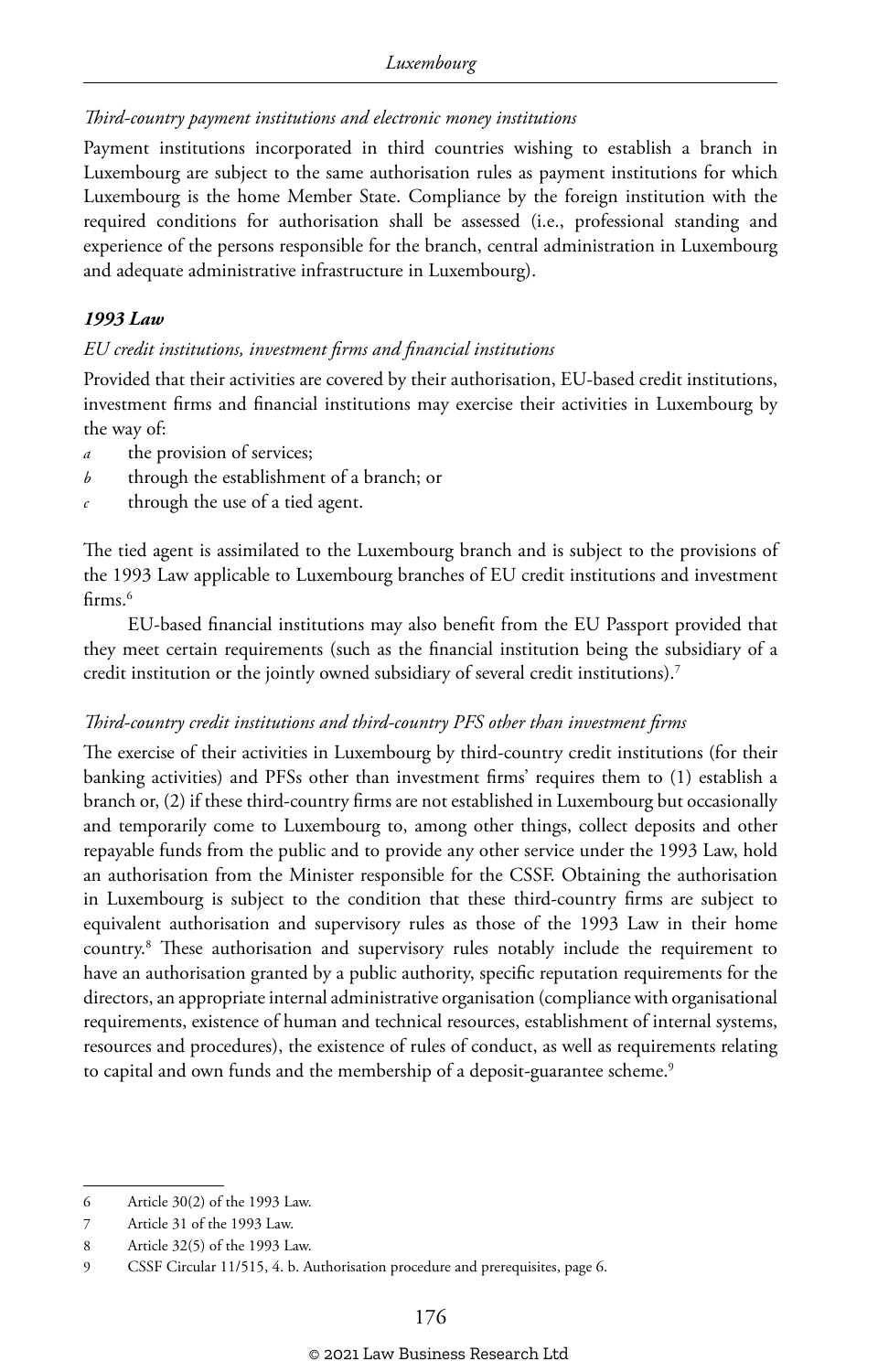There is no distinction provided in the 2009 Law or in the 1993 Law between the different types of fintech services or products that may be offered from abroad into Luxembourg without a physical presence in Luxembourg.

Regarding whether services or products are actively marketed or if the client solicits the service or product, this is only relevant if a third-country firm intends to provide investment services (e.g., investment advice or portfolio management) in Luxembourg. In such case, the 1993 Law distinguishes two situations depending on the clients targeted and whether the provision of the investment service is exclusively initiated by the client, as detailed below.10

First, when targeting eligible counterparties or professional clients, equivalence and cooperation must be taken into account. In the absence of an equivalence decision of the European Commission taken in accordance with Article 47(1) of the Markets in Financial Instruments Regulation,<sup>11</sup> the third-country firm may also provide investment services in Luxembourg to eligible counterparties and professional clients, provided that the following conditions are fulfilled:

- it is permitted within its jurisdiction to provide investment services and engage in investment activities that it wishes to offer to Luxembourg;
- *b* it is subject to supervision and authorisation requirements that the CSSF considers equivalent to those of the 1993 Law; and
- *c* cooperation between the CSSF and the supervisory authority of this firm is ensured.

Second, when targeting retail clients or clients who may be treated as professionals on request, obligation to establish a branch must be taken into account. If the third-country firm intends to provide in Luxembourg investment services to retail clients or clients who may be treated as professionals on request within the meaning of Annex III, Section B of the 1993 Law, it must establish a branch and is subject to the same authorisation procedureas the Luxembourg credit institutions and investment firms. The decision taken on an application for approval shall be notified to the undertaking applicant within six months of the submission of a complete application, failing which the absence decision is equivalent to the notification of a refusal decision.

#### *Foreign but EU-based entities*

Pursuant to both the 2009 Law and the 1993 Law, EU-based entities (payment institution or electronic money institutions, credit institutions, investment firms or financial institutions) do not need to obtain a local licence if they provide cross-border services and products and benefit from the EU Passport to the extent these services are all passportable.

#### **iii Provision of services at the exclusive initiative of the client**

A third-country firm will not need any authorisation in Luxembourg in the case of reverse solicitation.

Where a client established or situated in the EU exclusively initiates the provision of investment services by a third-country firm, the requirement for authorisation will not apply

<sup>10</sup> Article 32(1) of the 1993 Law.

<sup>11</sup> Regulation (EU) No. 600/2014 of the European Parliament and of the Council of 15 May 2014 on markets in financial instruments and amending Regulation (EU) No. 648/2012.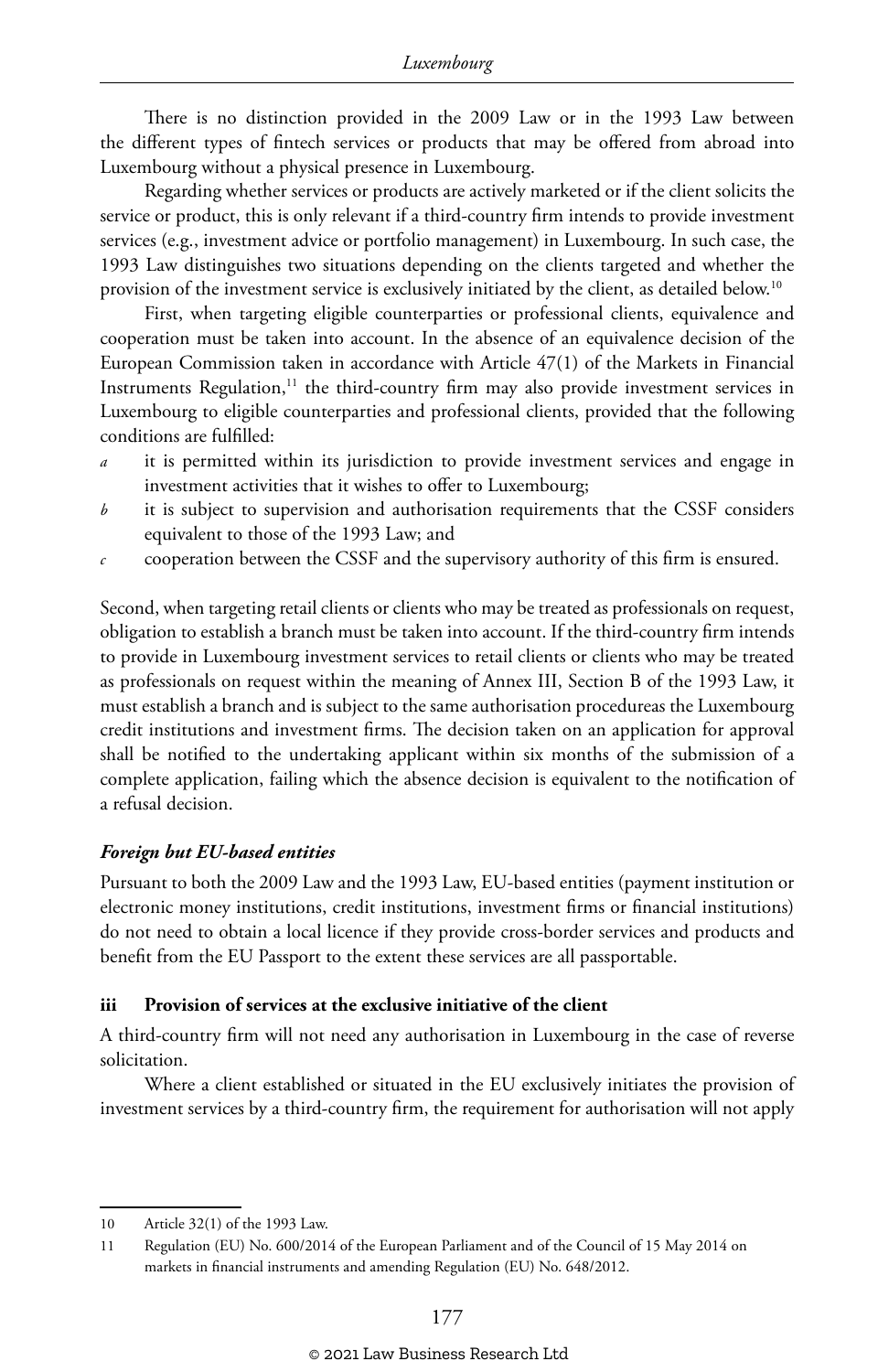to the provision of the investment services by the third-country firm. An initiative by such clients shall, nevertheless, not entitle the third-country firm to market new categories of investment products or investment services to those clients.

#### **III DIGITAL IDENTITY AND ONBOARDING**

Regarding digital identity in Luxembourg, the electronic ID (eID) card is a card with an electronic chip that contains digital data and two electronic certificates that allow the holder to authenticate themselves or to sign online documents in various web applications. The eID is issued by the state (i.e., the Government IT Centre (CTIE) – eID applications service). A card reader and a specific application on the user's computer are needed for use of eID. The reader can be purchased at the CTIE, as well as in certain municipalities. The required software application (middleware) can be downloaded for free on the LuxTrust website.<sup>12</sup>

After the application (middleware) has been installed and the eID is detected by the card reader, a PIN request (secret code) will pop up on the screen. The PIN code must be entered for the first time. After that, the PIN code must be entered at each authentication request from applications being used, or whenever it is needed to sign a document electronically.

The eID is available to Luxembourg nationals only, and not to non-nationals. Non-nationals can, however, use other forms of e-signing techniques (Token, Smartcard, etc.).

LuxTrust allows the identification of customers not residing in Luxembourg through a notary and a certificate (apostille) in accordance with international regulations in this area, subject to the production of certain documents (i.e., a copy of the identity card or passport of the person concerned, duly authenticated by a notary).

They can be used by any person of legal age who has requested the activation of the certificates at the time of application for their eID, or by minors of at least 15 years of age for whom the activation of the certificate was requested by either a parent with parental authority or by their legal guardian.

Under certain conditions, the CSSF allows (licensed) financial service providers to identify or verify the identity of their customers through video identification (i.e., the performance of the identification or verification of the identity of the customer by a professional of the financial sector under the supervision of the CSSF (the Professional) through an online videoconference).<sup>13</sup>

Professionals use this process to support and execute certain tasks for the purpose of fulfilling their customer identification and verification of identity obligations as required by the Law of 12 November 2004 on the fight against money laundering and terrorist financing, as amended (the 2004 Law).

<sup>12</sup> LuxTrust is a public limited company that provides IT services, created and supported by state, institutional and private partners. Its mission is to guarantee the digital identity and security of the electronic data of companies and citizens. LuxTrust implements and integrates innovative, multi-application and customised solutions to secure the exchanges, online transactions, identity and electronic data of its customers. LuxTrust solutions provide everyone with a guarantee of being able to perform their online transactions in complete safety, to authenticate themselves in the most secure possible way to avoid identity theft. They guarantee the integrity of the data exchanged. They allow for signing electronic documents and even banking transactions.

<sup>13</sup> CSSF Frequently asked questions on AML/CTF and IT requirements for specific customer on-boarding/ know-your-customer methods, version of 8 March 2018.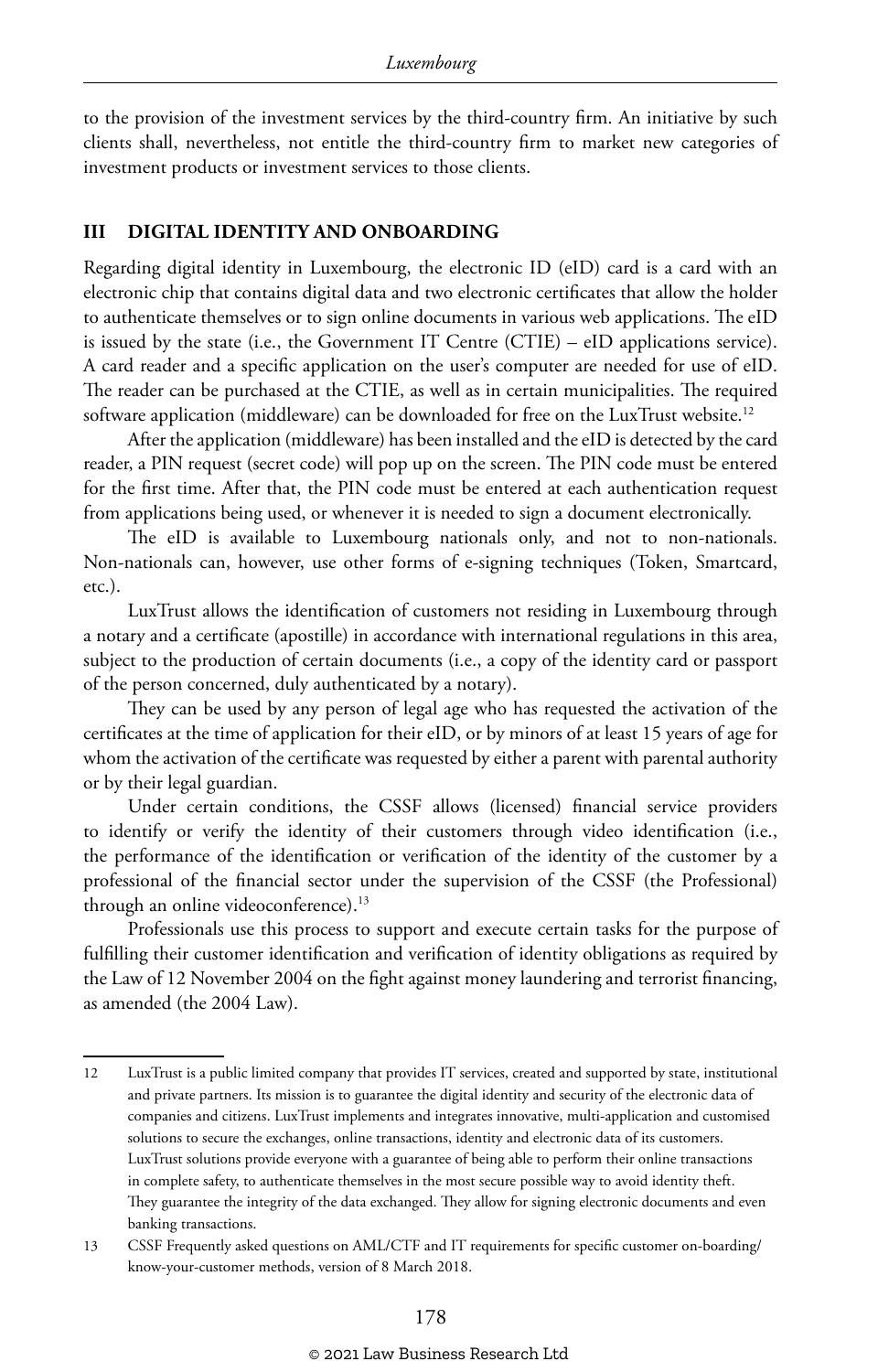The Professional has the following possibilities:

- *a* they perform the video identification process themselves using a tool developed internally;
- *b* they perform the video identification process themselves using an external tool acquired from an external provider; or
- *c* they delegate the identification process to an external provider using their own tool.

The video identification needs to be performed by a specifically trained employee, either of the Professional or, if applicable of the external provider.

The video identification or verification of the identity of a customer that is not actually performed by a specifically trained natural person, but where the customer is in contact only with a robot, or where the customer simply uploads (a video with) identity documents online, does not qualify as 'video identification' owing to the absence of a live video chat or real-time interaction between the aforementioned trained natural person and the customer.

#### **IV DIGITAL MARKETS, PAYMENT SERVICES AND FUNDING**

The following laws and regulations apply to collective investment schemes:

- *a* the Luxembourg Law of 17 December 2010 relating to undertakings for collective investment, as amended;
- *b* the Luxembourg Law of 13 February 2007 relating to specialised investment funds as amended;
- *c* the Luxembourg Law of 15 June 2004 relating to the investment company in risk capital as amended;
- *d* the Luxembourg Law of 12 July 2013 on alternative investment fund managers, as amended;
- the Luxembourg Law of 23 July 2016 on reserved alternative investment funds;
- *f* Regulation (EU) 2015/2365 of the European Parliament and of the Council of 25 November 2015 on transparency of securities financing transactions and of reuse; and
- *g* Regulation (EU) 648/2012 of the European Parliament and of the Council of 4 July 2012 on over-the-counter (OTC) derivatives, central counterparties and trade repositories.

Crowdfunding is not subject to any specific legal framework or licence but may be regulated, depending on the platform, structure or services provided.

There is, however, an EU crowdfunding legal framework since October 2020. On 10 November 2020, the Regulation on European Crowdfunding Service Providers for business (the Crowdfunding Regulation)<sup>14</sup> entered into force. After a transition period of 12 months, the rules will enter into application on 10 November 2021, applying directly across the EU.

<sup>14</sup> Regulation (EU) 2020/1503 of the European Parliament and of the Council of 7 October 2020 on European crowdfunding service providers for business, and amending Regulation (EU) 2017/1129 and Directive (EU) 2019/1937.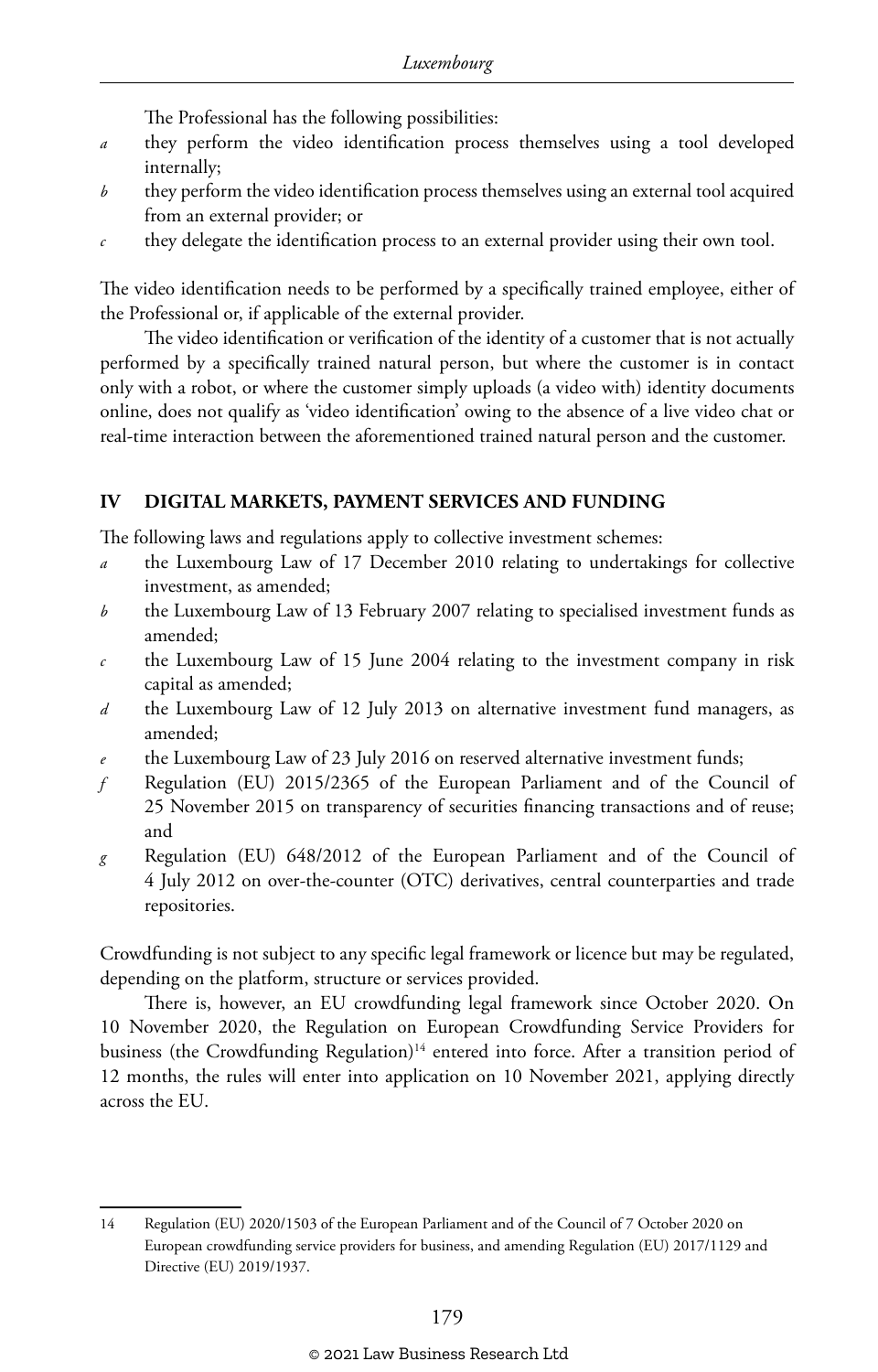The regulation lays down uniform rules across the EU for the provision of investment-based and lending-based crowdfunding services related to business financing. It allows platforms to apply for an EU passport based on a single set of rules, which makes it easier for them to offer their services across the EU with a single authorisation.

The new rules are expected to increase the availability of this innovative form of finance, which will help companies seeking alternatives to bank financing. Investors on crowdfunding platforms, meanwhile, will benefit from an aligned and enhanced investor protection framework, based on:

- *a* clear rules on information disclosures for project owners and crowdfunding platforms;
- *b* rules on governance and risk management for crowdfunding platforms; and
- *c* strong and harmonised supervisory powers for national authorities overseeing the functioning of crowdfunding platforms.

Crowdlending is also not specifically covered under Luxembourg law.

Whether crowdlending is permitted or subject to a licence depends on how it is structured. If the platform or fintech collects the funds before lending them to borrowers, a licence may be required.

Peer-to-peer lending between individuals is also not specifically regulated. The role of the platform would then need to be assessed on a case-by-case basis. If it endorses the role of a credit broker that is not linked to a specific credit institution, there is no particular regulation other than the potential need to obtain a business licence.

With regard to consumer lending regulations, the Consumer Code applies.

The legal restrictions on peer-to-peer lending depend on, among other things, the terms of the loans.

For restrictions on trading such loans or financings on a secondary market, see the above text regarding lending professionals' activities.

#### **i Forms of debt securitisation**

In specific circumstances, the structures in which the securitisation undertaking itself expressly grants loans instead of acquiring them on the secondary market may be regarded as securitisation, provided that the securitisation undertaking does not allocate the funds raised from the public to a credit activity on own account, and that the documentation relating to the issue either clearly defines the assets on which the service and the repayment of the loans granted by the securitisation undertaking will depend, or clearly describes (1) the borrower or borrowers; or (2) the criteria according to which the borrowers will be selected, so that the investors are adequately informed of the risks, including the credit risks and the profitability of their investment at the time securities are issued. In both cases, information on the characteristics of the loans granted must be included in the issue documents.15 The CSSF will assess compliance with these conditions on a case-by-case basis. Moreover, the participants are responsible for ensuring that any other applicable legal provisions are complied with.

<sup>15</sup> CSSF FAQ on Securitisation, What are the various possible forms of debt securitisation? p. 7.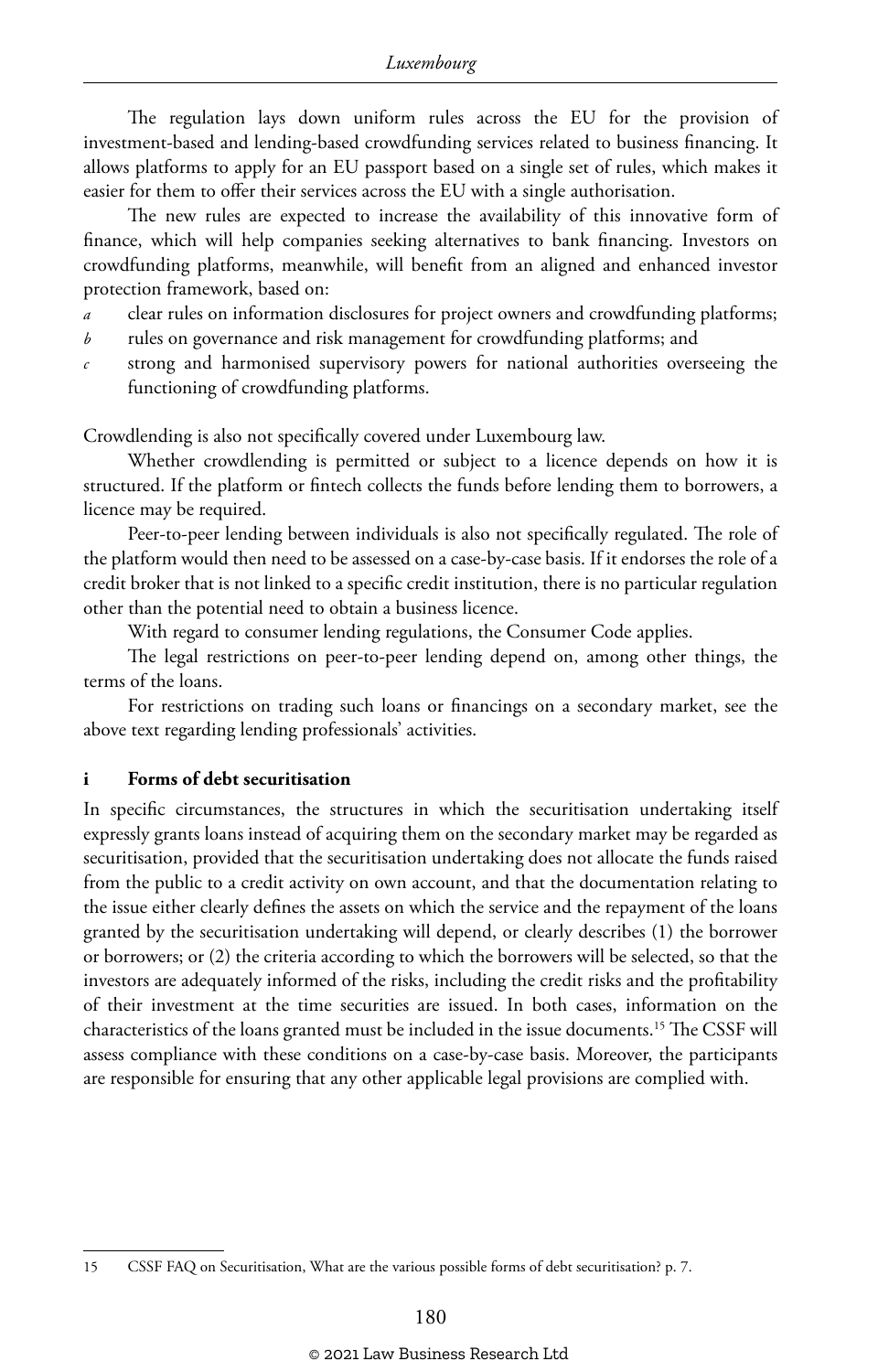#### **ii Impact of the Alternative Investment Fund Managers Law**<sup>16</sup>

Pursuant to the CSSF FAQ on Securitisation, according to the clarifications provided by the European Central Bank in its 'Guidance note on the definitions of 'financial vehicle corporation' and 'securitisation' under the European Central Bank (ECB) Regulation ECB/2008/30', point 4.1, page 3, a securitisation vehicle issuing 'collateralised loan obligations' would meet the definition of the ECB Regulation, so that these vehicles do not qualify as alternative investment funds.<sup>17</sup>

According to the same Guidance note (points 4.1 and 4.3, pages 3 and 4), securitisation undertakings whose core business is the securitisation of loans that they grant themselves (securitisation undertakings acting as 'first lender') do not meet the definition of the ECB Regulation, and thus cannot benefit from the exclusion. The same applies to securitisation undertakings that issue structured products that primarily offer a synthetic exposure to assets other than loans (non-credit-related assets) and where the credit risk transfer is only ancillary.

Payment services require a licence (see Section II.i.2009 Law).

Pursuant to the Payment Services Directive (PSD) II 'principle of non-discriminatory access to payment systems', credit institutions are required to open up access to account data to third parties at the request of customers and to support both account information and payment initiation services provided by the third-party payment service providers (TPPs).

#### **V CRYPTOCURRENCIES, INITIAL COIN OFFERINGS (ICO) AND SECURITY TOKENS**

On 14 February 2019,<sup>18</sup> a new law was passed by the Luxembourg lawmakers aiming to facilitate the use of distributed ledger technology in financial services. In particular, the law's main goals were to provide more legal certainty and transparency to the financial market participants, and to allow the use of blockchain technology for the transfer of securities.

There is in Luxembourg no specific framework around cryptocurrencies as such. Nevertheless, both the government and the CSSF are keen to meet with any business intending to operate with cryptocurrencies to discuss any specific project. There are several working groups at the government and CSSF's level continuously working on potential new legislation or circulars to cater for the new crypto products and players entering the market.

Luxembourg law does not provide for a clear statutory definition of 'securities', making it difficult to qualify tokens. The term 'securities' is viewed as quite general conceptually, and it entails the notions of both 'valeur mobilière' and of 'instrument financier' ('transferable security' and 'financial instrument', respectively). Depending on the token characteristics, it may or may not qualify as a security.

Based on Luxembourg legal literature, the term 'security' constitutes an application of the materialised rights deriving from a legal act with regard to an issuer and corresponding to specific legal elements that distinguish themselves as being fungible while being allowed

<sup>16</sup> AIFM Law means the Luxembourg law of 12 July 2013 on alternative investment fund managers.

<sup>17</sup> CSSF FAQ on Securitisation, 19. What is the impact of the law of 12 July 2013 on alternative investment fund managers (the AIFM Law) on the securitisation undertakings within the meaning of the 2004 Law? p. 14.

<sup>18</sup> Law of 1 March 2019 amending the law of 1 August 2001 on the circulation of securities, as amended.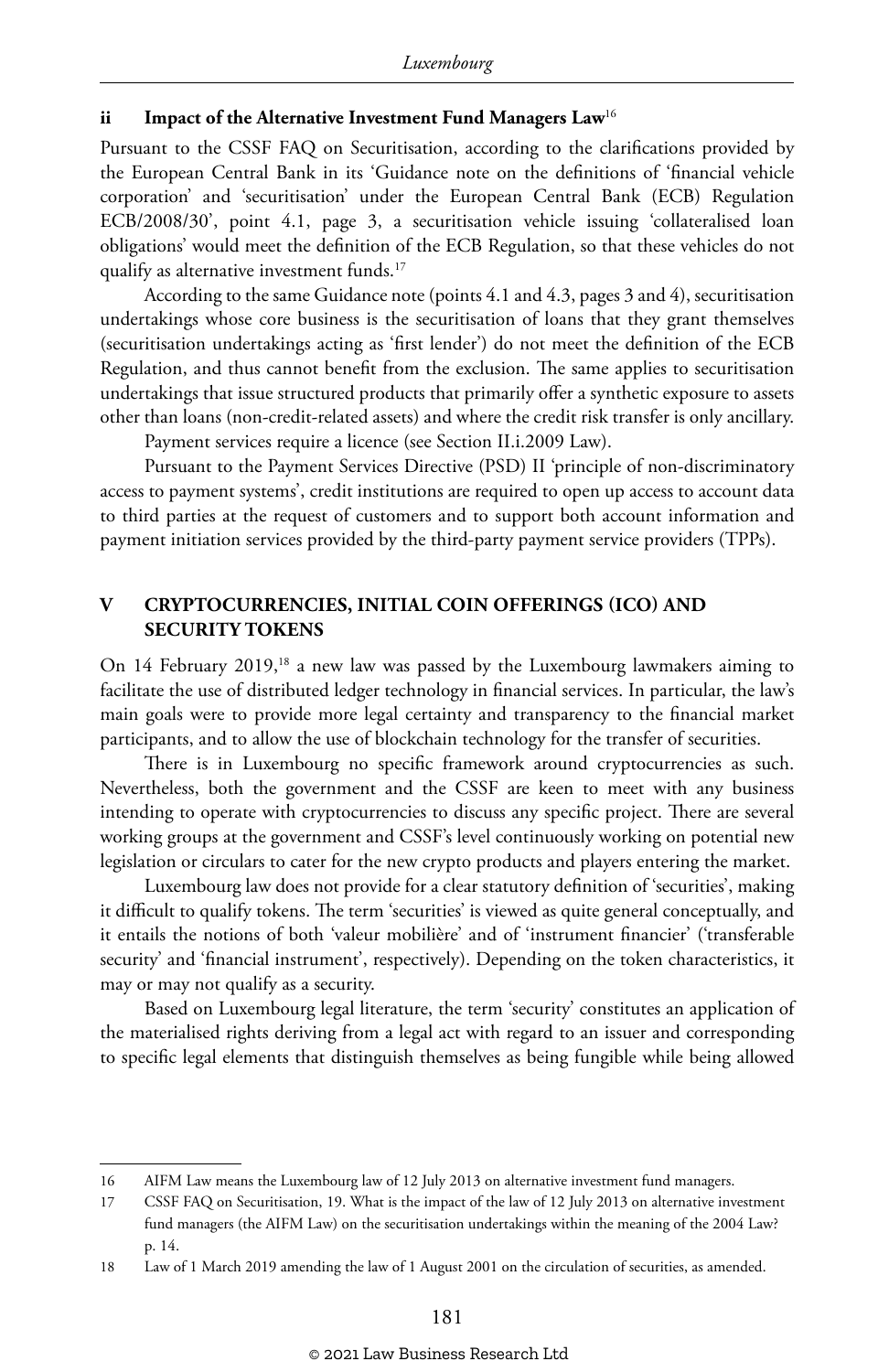to be circulated on the capital markets.19 Thus, the concept of security approaches more the notion of transferable security, a position that has been also supported by the Luxembourg courts. In general, owing to the broad interpretation of both notions of 'financial instrument' and 'transferable security' under Luxembourg law, tokens could fall to any of those categories if they are fungible and transferable, and produce cash flow rights or rights to proceeds and returns.

#### **i Circulation of securities**

The Law of 1 March 2019 on the circulation of securities extends the scope of the Law of 1 August 2001 on the circulation of securities to allow account holders to book and transfer securities through secure electronic recording devices, including distributed electronic registers or databases such as blockchain.

#### **ii Issuance of securities**

The law of 22 January 2021 amending the 1993 Law and the law of 6 April 2013 relating to dematerialised securities (the 2013 Law) explicitly recognises the possibility to use distributed ledger technology (DLT) for the purpose of issuing dematerialised securities (the DLT Law).

The main purpose of the DLT Law is to modernise the 2013 Law by expressly recognising the ability to use secured electronic recording mechanisms, including distributed electronic registers or databases, for the purpose of issuing dematerialised securities.

#### *Definition of an 'issuance account'*

Both the issue of dematerialised securities and the conversion of securities issued into dematerialised securities are exclusively and compulsorily carried out by registration of securities in an issuance account held with a liquidation institution or a custodian of central account. The DLT Law aims at defining 'the issuance account' while stating that this account can be held and the registrations of titles can be performed there within or through secured electronic recording devices.

#### *Investment firms and credit institutions to act as central account keeper for unlisted debt securities*

In addition, the DLT Law aims at broadening the scope of the 2013 Law by granting the option to investment firms and credit institutions, as defined in 1993 Law, to act as central account keeper for unlisted debt securities. Enlargement of access to the activity of central account keeper aims to enable said entities keeping central accounts for unlisted debt securities in accordance with provisions of the 2013 Law, and thus provide a wider range of services in the field of dematerialised securities, and issuers to use a number of the most important players in shaping the issuance of unlisted debt securities.

<sup>19</sup> See, Y Prussen, 'Le régime des titres et instruments fongibles', *Droit bancaire et financier*, ALJB, 2004, pp.1287–1318; S Conin, J Schaffner, 'Les titres et instruments financiers innommés : aspects juridiques et fiscaux', *Droit bancaire et financier*, ALJB, 2004, pp.1411–1465; M Brouillet-Mc Sorley, L-C Van Burik, 'Le cadre juridique des systèmes de règlement des opérations sur titres en droit luxembourgeois', *Droit bancaire et financier*, ALJB, 2004, pp.1377–1409; P Mousel, F Fayot, 'La circulation des titres', *Droit bancaire et financier*, ALJB, 2004, pp.1319–1376.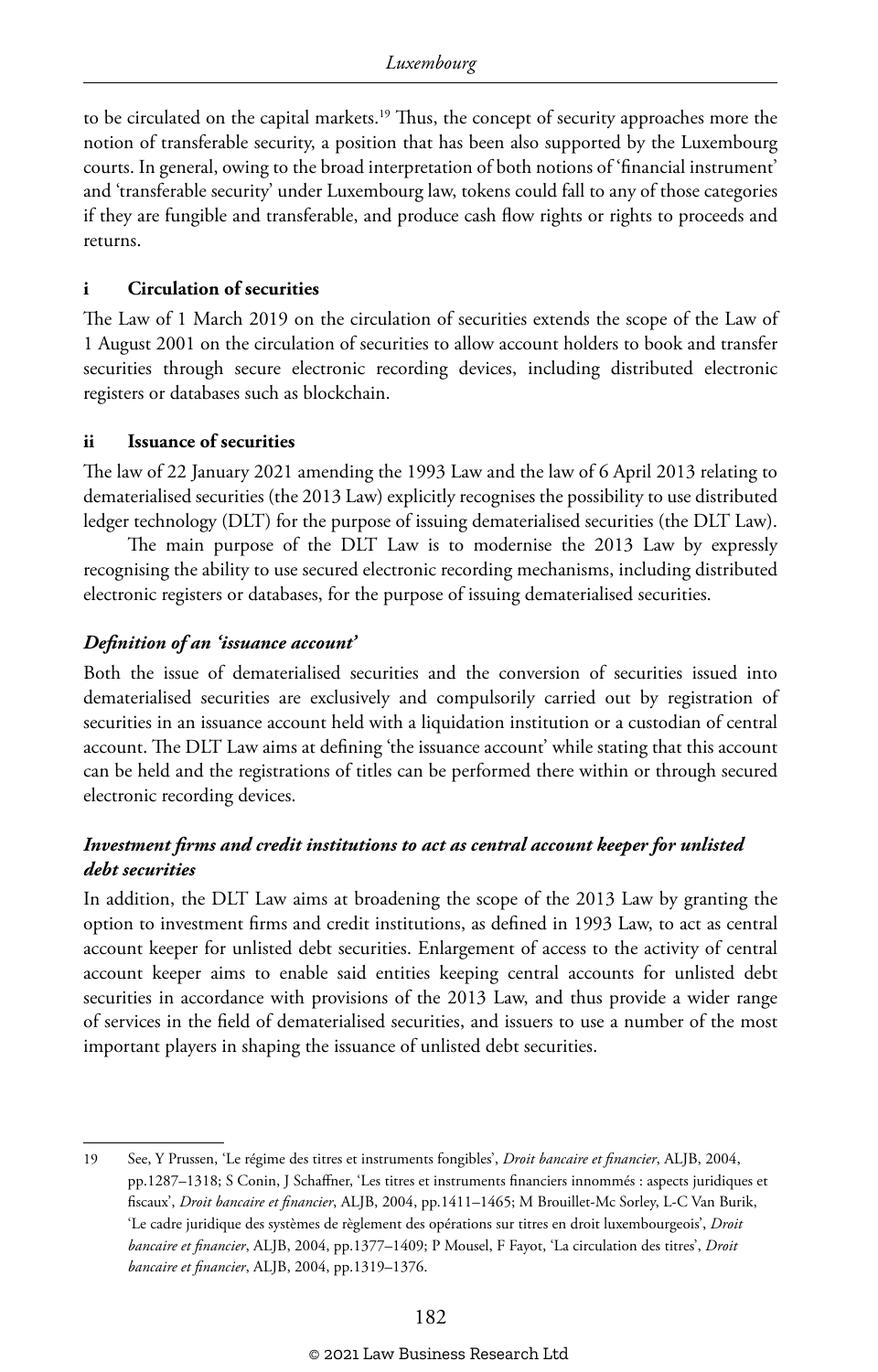The Council of State was, however, of the opinion that the authors of the DLT Law are not following the logic behind the blockchain technology. One of the greatest advantages of the blockchain is that it eliminates the use of certain intermediaries, the function of monitoring and certifying a transaction that they provide being taken over by the elements composing the blockchain, which is likely to reduce transaction costs. The Council of State presumes that the authors of the DLT Law made a deliberate choice by limiting the scope of the DLT Law by not touching, in particular, on the role played by the central account holders in the process of issuing different types of securities.

#### **iii AML**

Money laundering rules always apply to cryptocurrencies and tokens. The 5th Anti-Money Laundering Directive  $(AMLD 5)^{20}$  also adds 'providers engaged in exchange services between virtual currencies and fiat currencies' and 'custodian wallet providers' as obliged entities.

In relation to regulated entities in Luxembourg, money laundering rules apply to natural or legal persons trading in goods (only to the extent that payments are made or received in cash in an amount of  $\text{\textsterling}10,000$  or more, whether the transaction is executed in a single operation or in several operations that appear to be linked). Under these terms, they would fall within the scope of the 2004 Law.

#### **iv Tax**

In July 2018, the tax authorities issued a circular clarifying that they treat cryptocurrencies as an asset and not as a currency.<sup>21</sup> The same should, in principle, apply to tokens purchased by a Luxembourg taxpayer. This means that the disposal of cryptocurrencies or tokens (including when used as means of payment) may in certain circumstances give rise to capital gains taxation. These assets will also form part of the net wealth tax base. As regards tokens issued by Luxembourg issuers, their features will be analysed to determine whether the tokens should qualify as debt or equity for Luxembourg tax purposes.

#### **v Consumer protection**

Under Luxembourg law, tokens may be offered to local residents from abroad. However, for such a legal action to be approved, it needs to be subject to Luxembourg consumer protection laws as well as money laundering law restrictions, as the case may be. In addition, if tokens were to be considered as securities, additional requirements would apply.

#### **VI OTHER NEW BUSINESS MODELS**

Under Luxembourg law, there are not any specific restrictions regarding the use of self-executing contracts. The following elements need to be met in respect of any contract:

- *a* the consent of the party who binds himself or herself;
- *b* his or her ability to sign the contract;

<sup>20</sup> AMLD V means Directive (EU) 2018/843 of the European Parliament and of the Council of 30 May 2018 amending Directive (EU) 2015/849 on the prevention of the use of the financial system for the purposes of money laundering or terrorist financing, and amending Directives 2009/138/EC and 2013/36/EU.

<sup>21</sup> Circular of the Tax Authorities' Director LIR No. 14/5–99/3–99 bis/3 on 'Virtual currencies' of 26 July 2018.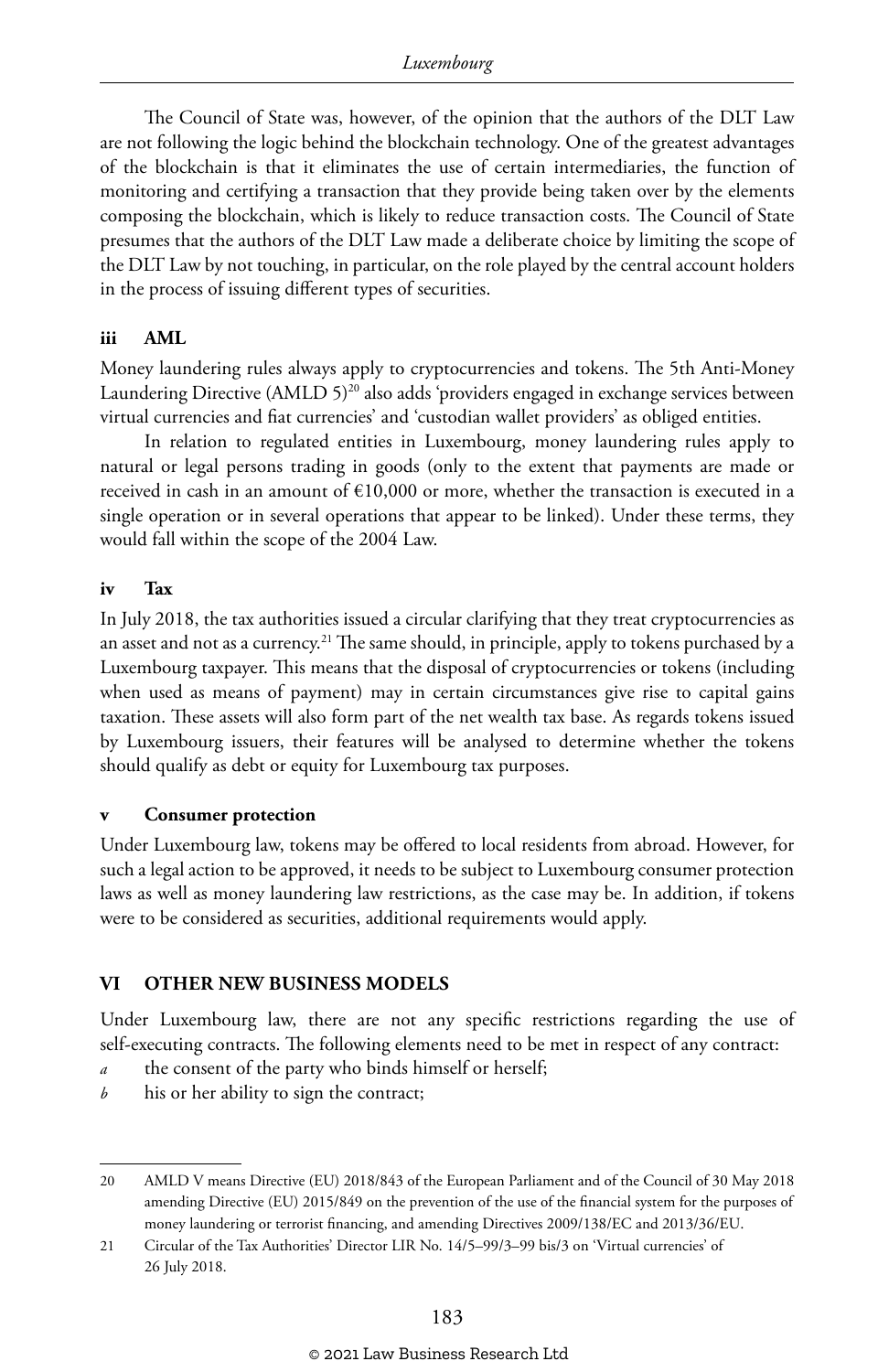- *c* a specific purpose or object for contracting; and
- *d* a lawful cause.

Arbitration could be agreed upon in a contract (including a self-executing contract) between parties. However, consumers have the right to go to court and any clause prohibiting consumers from going to court would be considered as abusive under the Consumer Code and would be disapplied.

As far as mediation is concerned, a law of 24 February 2012 amended the Luxembourg Code of Civil Procedure to introduce mediation in civil and commercial matters. Any dispute in civil or commercial matters (with certain limited exceptions) may be settled via mediation, which can either be agreed between the parties or ordered by a court. Any contract may include a clause whereby the parties agree to use mediation to settle a dispute. Finally, the CSSF is competent for receiving complaints from customers of the entities subject to its supervision, and to act as an intermediary to seek an out-of-court resolution of these complaints.

Subject to specific legal requirements, a fully automated investment process is permitted.

Regarding third-party websites comparing products or providing information about financial products subject to regulation, data protection or competition rules, there is no particular law or regulation in Luxembourg governing comparison websites, and there is no particular definition of this activity. The specific activity of such a website would have to be considered on a case-by-case basis.

If the activity of the website goes beyond the mere comparison of products and disclosure of information and actually provides advice to potential clients, or puts potential clients in contact with credit institutions or professionals of the financial sector and allows them to purchase financial products or services, a licence may be required under the 1993 Law.

Generally speaking, where such a website is addressed to consumers, requirements of the Consumer Code may have to be complied with. In particular, unfair commercial practices, including in particular deceptive commercial practices (e.g., presenting false information) or aggressive commercial practices are prohibited. Assuming the comparison service is offered in exchange for remuneration, it may fall within the scope of the E-Commerce Law, and specific information requirements may apply. Finally, under the law of 23 December 2016 on, among other things, misleading and comparative advertisement, as amended, misleading advertisement is prohibited.

As far as competition is concerned, the law of 23 October 2011 on competition, as amended:

- *a* imposes the free determination of the price of goods, products and services based on free competition;
- *b* prohibits agreements between undertakings, decisions by associations of undertakings and concerted practices that prevent, restrict or distort competition and in particular, for instance, those which directly or indirectly fix purchase or selling prices; and
- *c* prohibits abuses of dominant position, but does not include specific provisions for this activity.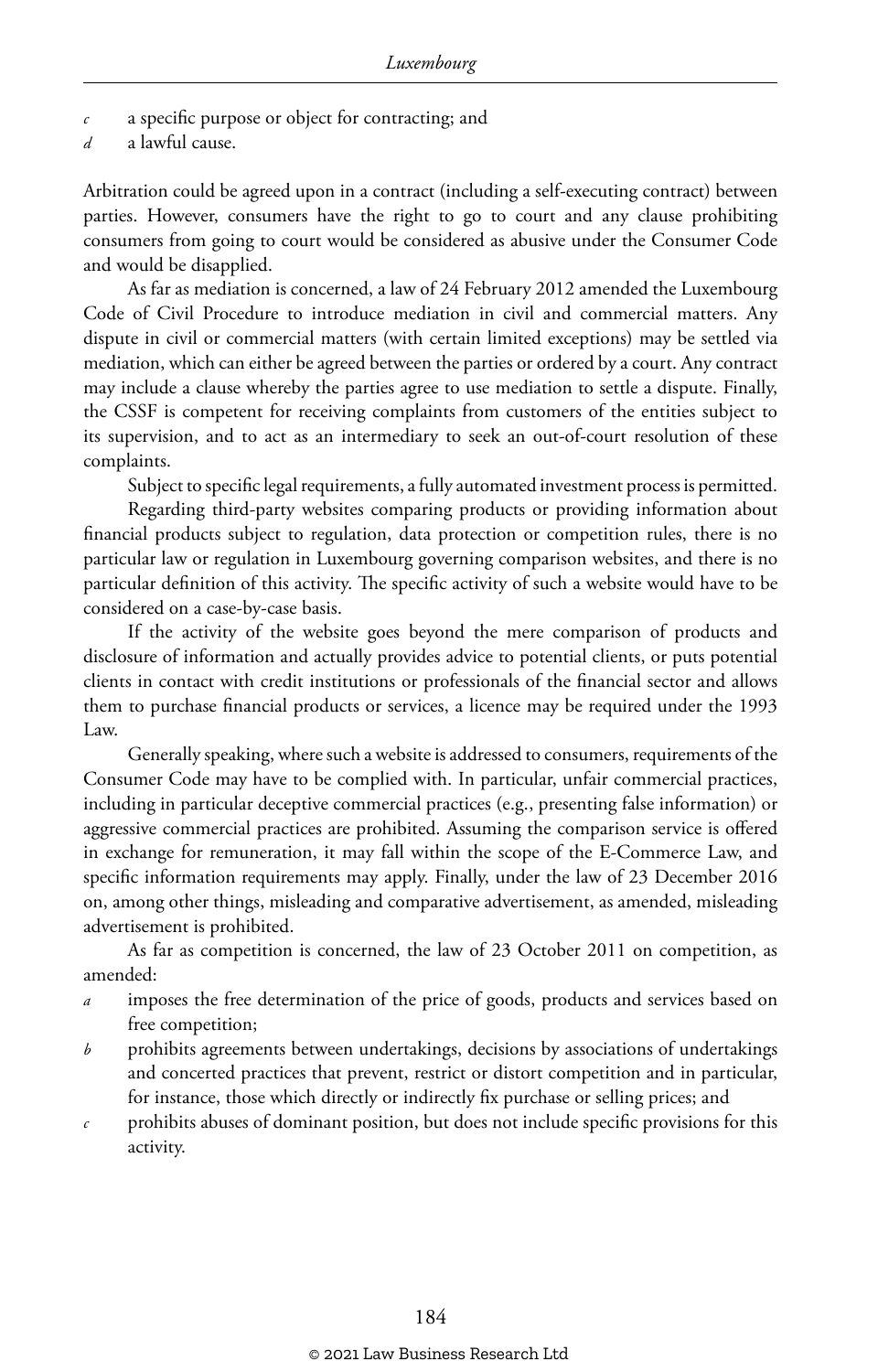Finally, to the extent the website offers a service to data subjects in the European Union and processes their data (e.g., by collecting data), Regulation (EU) 2016/679 of 27 April 2016 on the protection of natural persons with regard to the processing of personal data and on the free movement of such data (GDPR) would have to be complied with.

Additionally, the law of 13 June 2017 on payment accounts (implementing directive 2014/92/EU) is articulated around three pillars:

- *a* access to basic payment accounts;
- *b* bank account switching; and
- *c* transparency and comparability of payment account fees.

#### **VII INTELLECTUAL PROPERTY AND DATA PROTECTION**

Upon their creation, such business models and related software are automatically protected by copyright.

The company may develop a trademark under which it wishes to sell this product and register such trademark with the European Union Intellectual Property Office.

Once the software is developed, the fintech may also use i-DEPOT operated by the Benelux Office for Intellectual Property (BOIP), as it is a reliable means of proving the existence of an idea at a specific date, before other intellectual property rights, such as trademarks, are acquired.

The fintech will deposit the source code of the program with the BOIP, which keeps the iDEPOT for a period of five to 10 years. However, the iDEPOT does not give rise to an intellectual property right.

Patent protection is not available under the Luxembourg law on patents of 20 July 1992, as amended – software is excluded from patent protection.

Regarding intellectual property rights, unless the provisions of the employment contract are more favourable to the employee, the employer is normally the owner of the developed software or business model. In addition, in principle, no compensation is due.

#### **i Data protection rules**

When processing personal data, fintech companies must comply with:

- Regulation (EU) 2016/679 of the European Parliament and of the Council of 27 April 2016 on the protection of natural persons with regard to the processing of personal data and on the free movement of such data, and repealing Directive 95/46/EC (GDPR); and
- *b* the Luxembourg Law of 1 August 2018 on the organisation of the National Commission for Data Protection and implementing the GDPR.

Payment service providers shall only access, process and retain personal data necessary for the provision of their payment services with the explicit consent of the payment service user.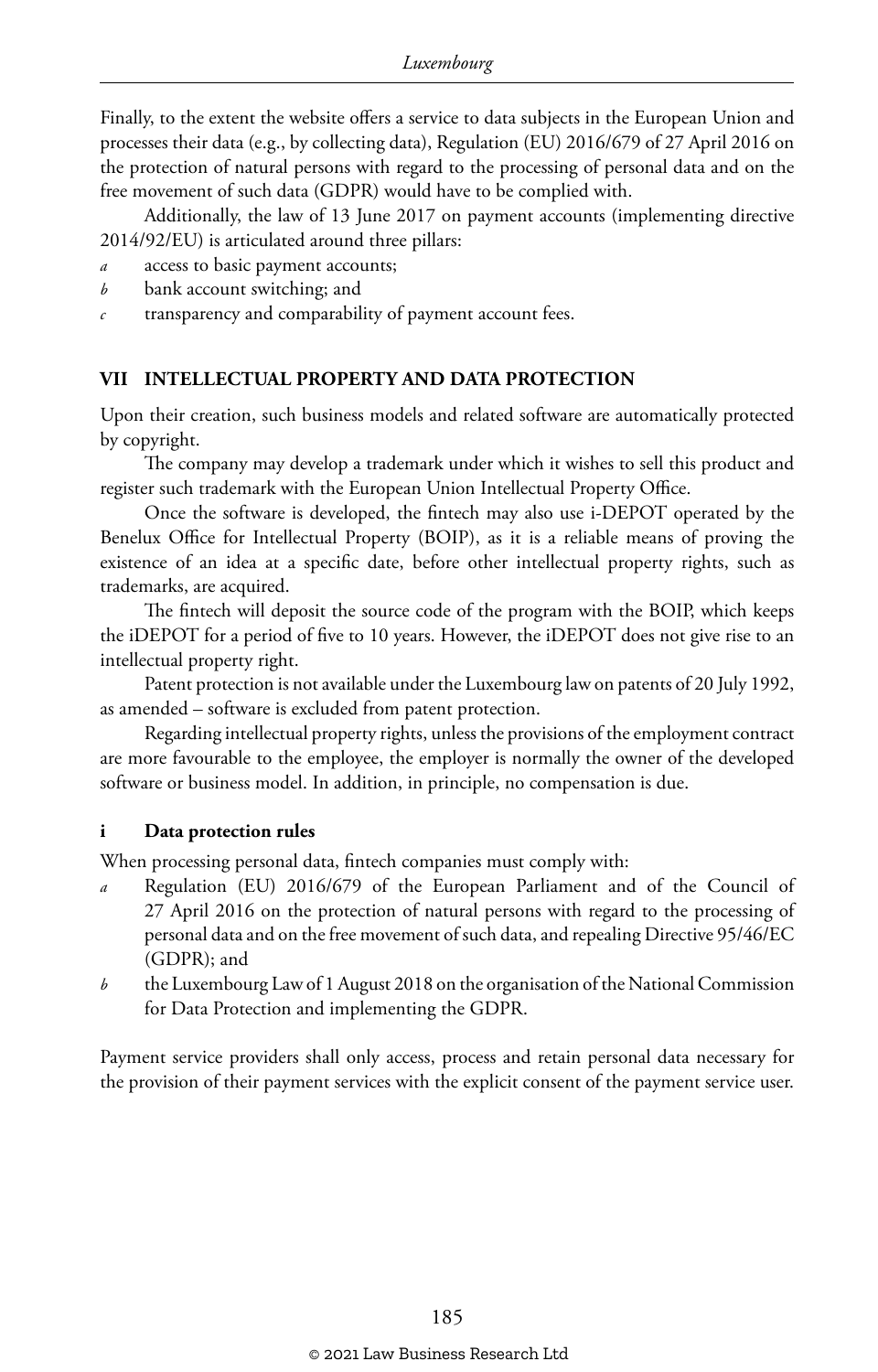#### **ii Secrecy rules**

#### *2009 Law*

The members of the administrative, management and supervisory bodies, directors, employees and the other persons working for payment institutions and electronic money institutions must maintain secrecy of the information entrusted to them in the context of their professional activity. The disclosure of any such information is punishable by the sanctions laid down in Article 458 of the Luxembourg Criminal Code.

There are, however, some exceptions to the professional secrecy requirement, among others, where disclosure of information is required by the law or towards entities in charge of the provision of outsourced services.

#### *1993 Law*

Natural and legal persons, subject to prudential supervision of the CSSF pursuant to the 1993 Law or established in Luxembourg and subject to the supervision of the ECB or a foreign supervisory authority for the exercise of an activity referred to in the 1993 Law, as well as members of the management body, the directors, the employees and the other persons who work for these natural and legal persons shall maintain secrecy of the information entrusted to them in the context of their professional activity or their mandate. Disclosure of such information shall be punishable by the penalties laid down in Article 458 of the Criminal Code.

There are, however, some exceptions to the professional secrecy requirement, among others, where disclosure of information is required by the law or towards Luxembourg-based persons subject to the supervision of the CSSF, the ECB or the CAA, and who are subject to a secret obligation that is criminally sanctioned when the information disclosed to these persons is provided within a service contract.

There are special rules regarding profiling, which are detailed in the GDPR. They mainly concern the following data subject's rights:

- *a* the right of being informed of the existence of profiling and the consequences of such profiling;
- *b* the right to object to the processing of his or her personal data for the purposes of direct marketing, including profiling to the extent that it is related to such direct marketing; and
- *c* the right not to be subject to a decision, which may include a measure, evaluating personal aspects relating to him or her that is based solely on automated processing and that produces legal effects concerning him or her or similarly significantly affects him or her, such as automatic refusal of an online credit application or e-recruiting practices without any human intervention.

#### **VIII YEAR IN REVIEW**

The most relevant developments in the regulation and legal treatment affecting fintechs in Luxembourg are as follows.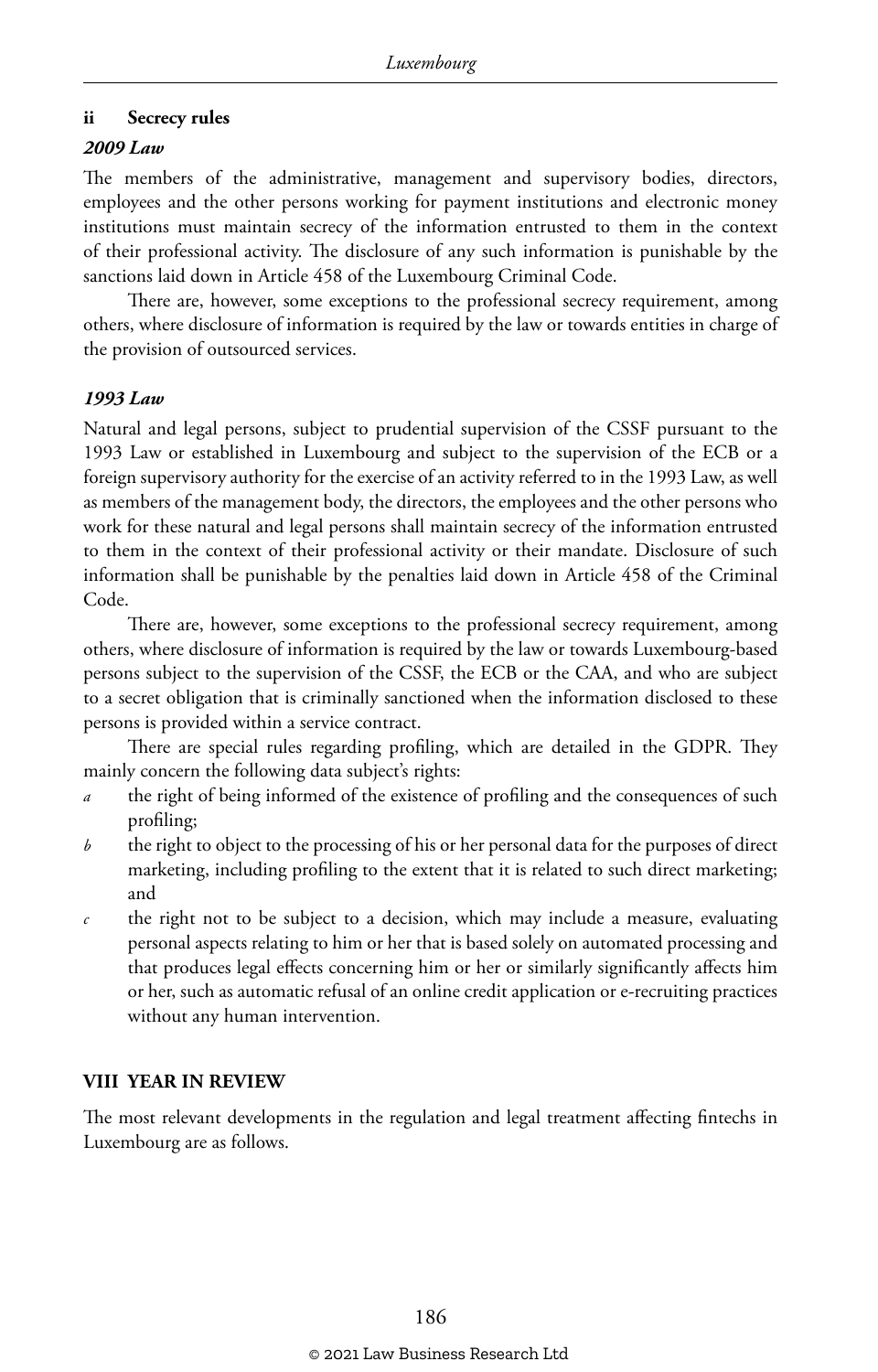#### **i PSD II**

The Law of 20 July 2018 implementing PSD II<sup>22</sup> and amending the 2009 Law, which offers equivalent operating conditions to exiting (credit institutions) and new players (TPPs) and submits them to transparency and information requirements.

#### **ii Circulation of securities**

Please refer to 'circulation of securities' in Section V.

#### **iii Issuance of securities**

Please refer to 'issuance of securities' in Section V.

#### **iv Anti-Money Laundering Directive IV**

Implementation of the Anti-Money Laundering Directive IV<sup>23</sup> includes:

- the Law of 13 February 2018, transposing the provisions on the professional obligations and the powers of the supervisory authorities as regards the fight against money laundering and terrorist financing and amending the 2004 Law;
- *b* the Law of 13 January 2019, establishing a register of beneficial owners; and
- *c* the Law of 10 July 2020 creating a register of *fiducies* and trusts.

#### **v The Anti-Money Laundering Directive V (AMLD V)**

One of the purposes of the AMLD V is to tackle the anonymity of virtual currencies, which may be subject to potential misuse for criminal purposes.

That is why the AMLD V now includes 'providers engaged in exchange services between virtual currencies<sup>224</sup> as well as 'custodian wallet providers<sup>225</sup> in the list of supervised entities subject to AMLD IV requirements.

The Law of 25 March 2020 establishing a central electronic data retrieval system related to International Bank Account Number (IBAN) accounts and safe deposit boxes implements AMLD V inserting a Section 3 on 'Specific provisions applicable to virtual asset service providers (VASPs)' in the 2004 Law.

VASPs are now required to be registered with the CSSF and to comply with the AML professional obligations.

<sup>22</sup> PSD II: Directive (EU) 2015/2366 of the European Parliament and of the Council of 25 November 2015 on payment services in the internal market.

<sup>23</sup> AMLD IV means Directive (EU) 2015/849 of the European Parliament and of the Council of 20 May 2015 on the prevention of the use of the financial system for the purposes of money laundering or terrorist financing.

<sup>24</sup> 'Virtual currencies' means a digital representation of value that is not issued or guaranteed by a central bank or a public authority, is not necessarily attached to a legally established currency and does not possess a legal status of currency or money, but is accepted by natural or legal persons as a means of exchange and which can be transferred, stored and traded electronically.

<sup>25</sup> 'Custodian wallet provider' means an entity that provides services to safeguard private cryptographic keys on behalf of its customers, to hold, store and transfer virtual currencies.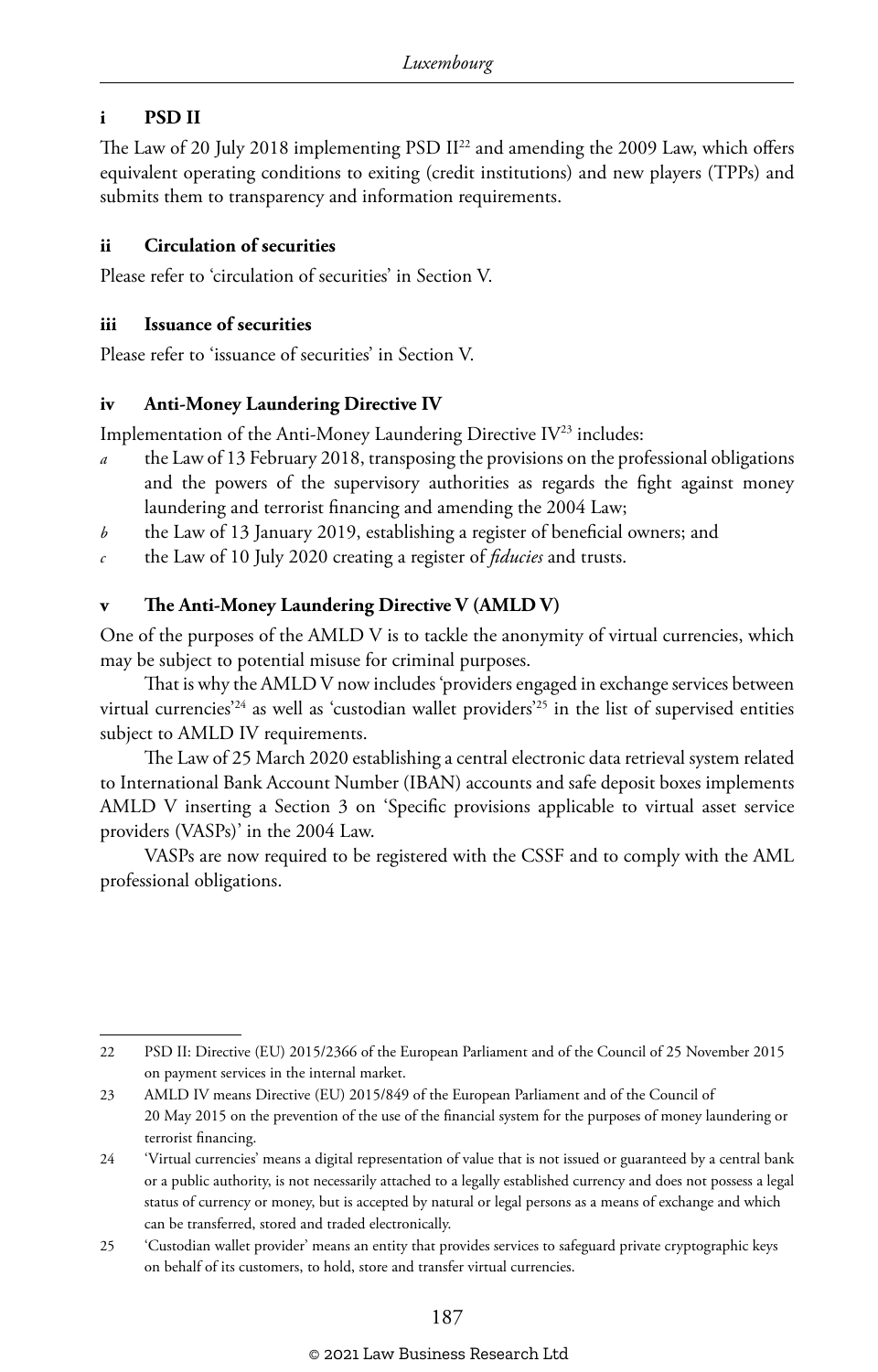#### *Scope*

'Virtual asset service provider' means any person who provides, on behalf of a client or on his or her behalf, one or more of the following services:

- *a* exchange between virtual assets and fiat currencies, including the exchange between virtual currencies and fiat currencies;
- *b* exchange between one or more forms of virtual assets;
- *c* transfer of virtual assets;
- *d* safekeeping or administration of virtual assets or instruments enabling control over virtual assets, including custodian wallet services; and
- *e* participation in and provision of financial services related to an issuer's offer or sale of virtual assets.26

The definition of virtual asset service provider covers both legal and natural persons.

Virtual asset service providers established or providing services in Luxembourg must register in the register of virtual asset service providers established by the CSSF.

#### *Registration requirements*

The registration shall be subject to the condition that the persons who perform a management function within the virtual asset service providers and their beneficial owners provide the CSSF with the necessary information to justify their professional standing ('fit & proper').

Professional standing shall be assessed on the basis of criminal records and of any evidence demonstrating that the virtual asset service providers are of good repute and offer every guarantee of irreproachable business conduct. At least two persons must be responsible for the management of the virtual asset service provider and be entitled to effectively determine the policy of the business. These persons shall possess adequate professional experience.

Any change regarding the virtual asset service providers, their beneficial owners or the persons responsible for the management of the virtual asset service provider must be notified to the CSSF and approved by the CSSF beforehand. The CSSF shall oppose to the envisaged change if these persons do not have the adequate professional standing and, where applicable, the adequate professional experience.

The law of 25 February 2021<sup>27</sup> has amended the 2004 Law with the following purposes:

- *a* specifying the information that must accompany any request for registration as a virtual asset service provider with the CSSF according to the intrinsic nature of the professional; thus, with a view to facilitating the reading of Article 7-1 of the 2004 law, a distinction was added in the context of the registration request between the information required from a requesting natural person and the information required from a requesting legal person; and
- *b* clarifying the procedures for assessing the professional integrity and adequate professional experience of natural persons exercising the activity of provider of virtual asset services.

<sup>26</sup> Article 1 (20 quarter) of the 2004 Law.

<sup>27</sup> The Law of 25 February 2021 amending: (1) (the 2004 Law); (2) the amended law of 20 April 1977 relating to gambling and betting relating to sports events (the Gambling Law); (3) the 2010 Law; (4) the law of 25 March 2020 establishing a central electronic data retrieval system concerning IBAN accounts and safes; and (5) the law of 10 July 2020 creating a register of *fiducies* and trusts.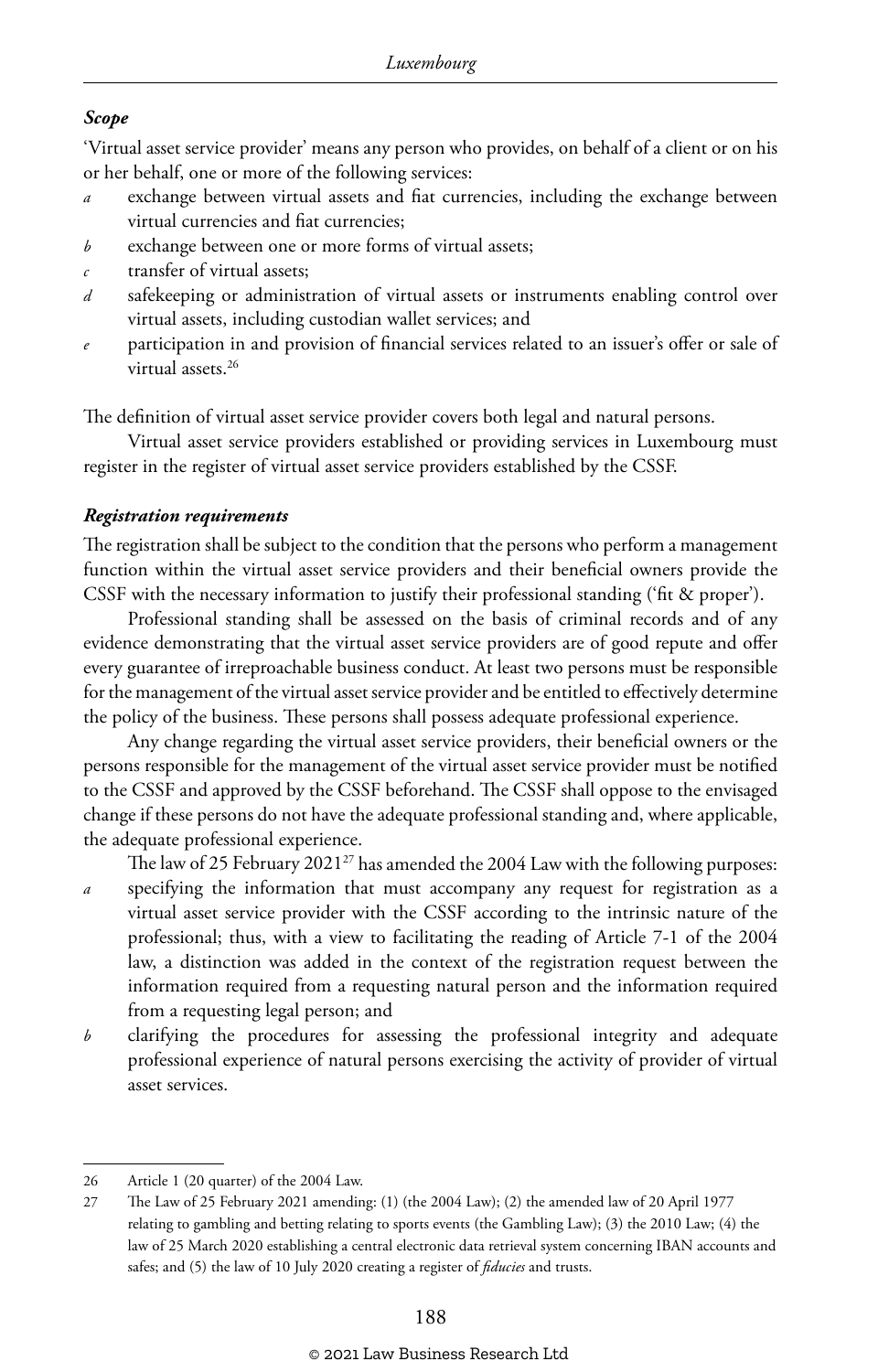#### **vi The eIDAS Regulation**

The aims of the eIDAS Regulation<sup>28</sup> are:

- *a* to provide a legal framework for secure cross-border electronic transactions; and
- *b* to create an internal market for electronic trust services.

The law of 17 July 2020 amending the E-Commerce Law, which entered into force on 1 August 2020 implements the eIDAS Regulation with respect to:

- *a* definitions (electronic signature, qualified electronic signature, certified electronic signature, trust service providers, etc.);
- *b* designation of the Luxembourg supervisory body and its powers (ILNAS: The Luxembourg Institute of Standardisation, Accreditation, Safety and Quality of Products and Services);
- *c* administrative sanctions (administrative fines ranging from €250 to €15,000 may be imposed within the trust service provider's supervision (e.g., refusal to provide information to the ILNAS, obstacle to the exercise of the ILNAS supervision power, failure to comply with identification methods and minimum requirements, failure to transmit to the ILNAS the compliance assessment report) and when a natural or legal person uses the title of qualified trust service provider without being authorised to do so); and
- *d* criminal sanctions:
	- fines ranging from  $\epsilon$ 251 up to  $\epsilon$ 25,000 (e.g., for those who offer qualified trust services without being registered on the trust lists);
	- fines ranging from  $\epsilon$ 251 up to  $\epsilon$ 25,000 with a term of imprisonment from eight days to six months or only one of these sentences (e.g., for any qualified trust service provider who has not complied with the prior information obligation, for any qualified trust service provider who has not complied with the requirements regarding the transfer of qualified certificates); and
	- fines ranging from  $\epsilon$ 251 up to  $\epsilon$ 500,000 with a term of imprisonment from eight days to five years or one of these sentences only (e.g., for any person who has not complied with the professional secrecy; for anyone who has not complied with the security incident reporting requirements).

#### **vii EU Commission digital finance package**

On 24 September 2020, the EU Commission adopted a digital finance package, including a digital finance strategy and the following proposals.

#### *Legislative proposals on cryptoassets to draw on the possibilities offered by crypto-assets, while mitigating risks for investors and financial stability*

- *a* The Proposal for a Regulation of the European Parliament and of the Council on Markets in Cryptoassets and amending Directive (EU) 2019/1937; and
- *b* the Proposal for a Regulation of the European Parliament and of the Council on a pilot regime for market infrastructures based on distributed ledger technology.

<sup>28</sup> eIDAS Regulation means Regulation (EU) No. 910/2014 of the European Parliament and of the Council of 23 July 2014 on electronic identification and trust services for electronic transactions in the internal market and repealing Directive 1999/93/EC.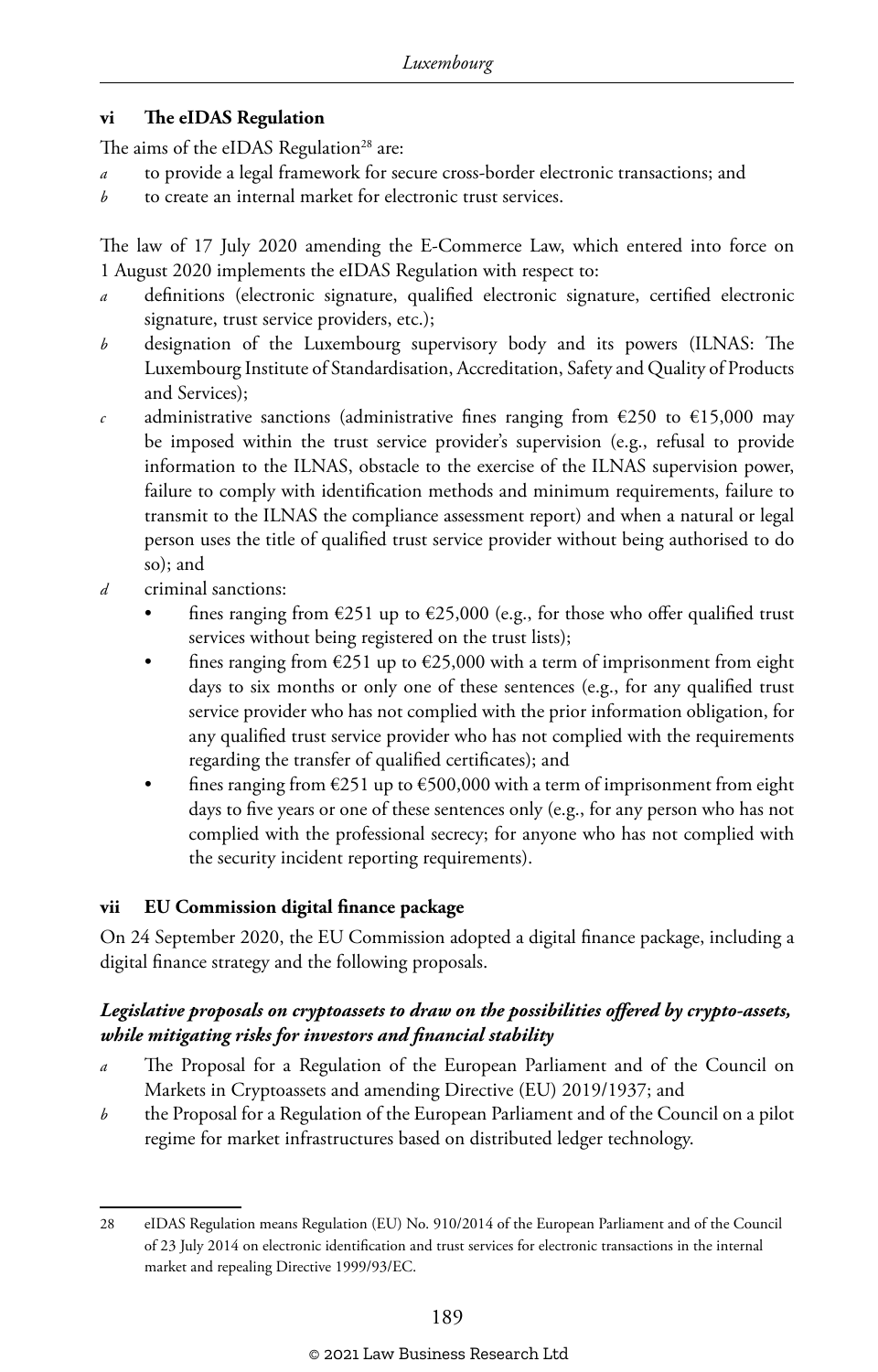The EU Commission differentiates between those cryptoassets already governed by EU legislation, and other cryptoassets. The former will remain subject to existing legislation but the EU Commission proposes a pilot regime for market infrastructures that wish to try to trade and settle transactions in financial instruments in crypto-asset form. This should enable market participants and regulators to gain experience with the use of DLTs exchanges that would trade or record shares or bonds on the digital ledger.

For previously unregulated cryptoassets, including 'stablecoins', the EU Commission proposes a bespoke regime. The proposed regulation sets strict requirements for issuers of cryptoassets in Europe and crypto-asset service providers wishing to apply for an authorisation to provide their services in the single market. Safeguards include capital requirements, custody of assets, a mandatory complaint holder procedure available to investors, and rights of the investor against the issuer. Issuers of significant asset-backed cryptoassets would be subject to more stringent capital requirements, liquidity management and interoperability requirements.

#### *Legislative proposal for an EU regulatory framework on digital operational resilience – prevent and mitigate cyber threats*

- *a* The Proposal for a Regulation of the European Parliament and of the Council on digital operational resilience for the financial sector and amending Regulations (EC) No. 1060/2009, (EU) No. 648/2012, (EU) No. 600/2014 and (EU) No. 909/2014; and
- *b* the Proposal for a Directive of the European Parliament and of the Council amending Directives 2006/43/EC, 2009/65/EC, 2009/138/EU, 2011/61/EU, EU/2013/36, 2014/65/EU, (EU) 2015/2366 and EU/2016/2341.

The ever-increasing dependency of the financial sector on software and digital processes means that information communication technologies (ICT) risks are inherent in finance. The EU Commission therefore proposes that all firms ensure they can withstand all types of ICT-related disruptions and threats. Banks, stock exchanges, clearing houses, as well as fintechs, will have to respect strict standards to prevent and limit the impact of ICT-related incidents. The EU Commission also sets an oversight framework on service providers (such as Big Techs) that provide cloud computing to financial institutions.

#### **IX OUTLOOK AND CONCLUSIONS**

We expect Luxembourg to continue to attract fintechs and allow them to take advantage of Luxembourg's highly developed financial ecosystem, and the presence of leading industry players in e-commerce and e-payments, such as PayPal, Amazon and Rakuten or the first EU-licensed crypto-firm, Bitstamp. Luxembourg has also boosted its attractiveness to fintechs by providing a cloud-friendly framework and having the highest density of TIER4 data centres in Europe.

It is to be expected that after the legislator's recognition of blockchain technology, the next legislative moves will concern tokenisation (whether based on European positions or not) and the structures issuing or using tokens.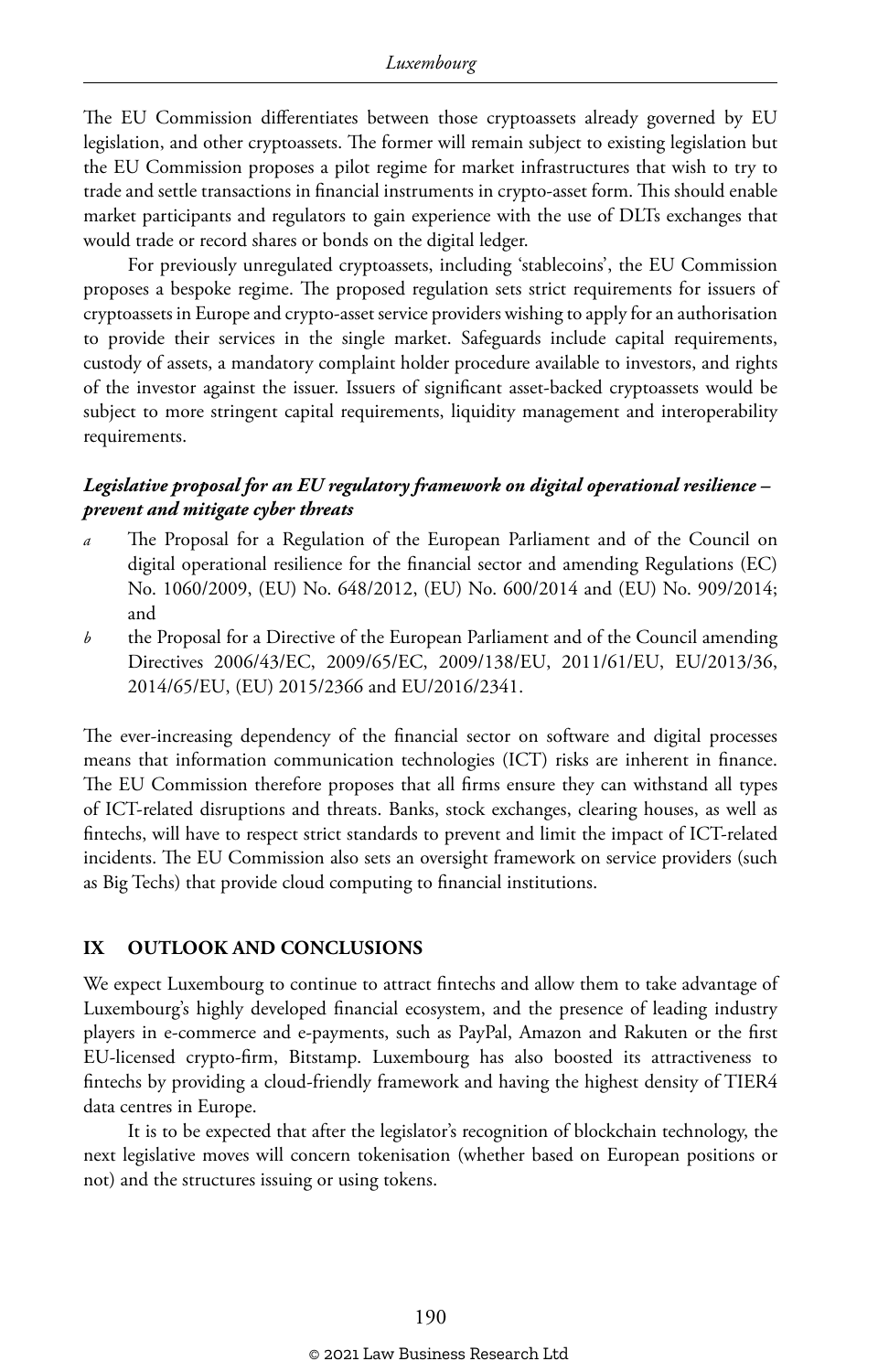## ABOUT THE AUTHORS

#### **ANNE-MARIE NICOLAS**

#### *Loyens & Loeff Luxembourg Sàrl*

Anne-Marie Nicolas, attorney at law, is a partner in the banking and finance practice group. She specialises in banking and finance law and acts for banks, financial institutions, corporates and investors in various types of cross-border finance transactions, including acquisition financing, asset financings, structured finance and debt restructuring. She also advises on regulatory, insolvency and corporate governance matters.

Before joining Loyens & Loeff Luxembourg, Anne-Marie worked, among others, at the Luxembourg office of a major global law firm for 10 years, and headed the EMEA and India corporate and finance legal practice of an S&P 500 industrial group listed on the NY Stock Exchange.

Anne-Marie is a member of the Luxembourg Directors Association, the Luxembourg Bankers' Association and the Luxembourg Banking Lawyers Association, and is an active member of several working groups related to the financial services industry. She has published a number of articles on finance and corporate governance-related issues. Anne-Marie is also a founding and board member of the ThinkBlockTank, an EU blockchain association.

Anne-Marie is admitted to the Luxembourg Bar and to the New York Bar. She is ranked as a Band 1 lawyer based on Chambers and Partners *FinTech* 2020 rankings.

#### **ÁLVARO GARRIDO MESA**

#### *Loyens & Loeff Luxembourg Sàrl*

Álvaro is a member of the banking and finance department of Loyens & Loeff Luxembourg.

He represents leading investment firms, commercial banks, payment institutions, electronic money institutions and public and private companies in domestic and cross-border finance transactions, including acquisition financing, structured finance and financial regulatory matters.

He has a particular focus on financial technologies, and is a core member of the firm-wide fintech team, start-up team and the region team in Latin America.

Before joining Loyens & Loeff, Álvaro acquired in-house corporate experience at an S&P 500 industrial group listed on the NY Stock Exchange.

Álvaro is a member of the Luxembourg Bar and the Madrid Bar.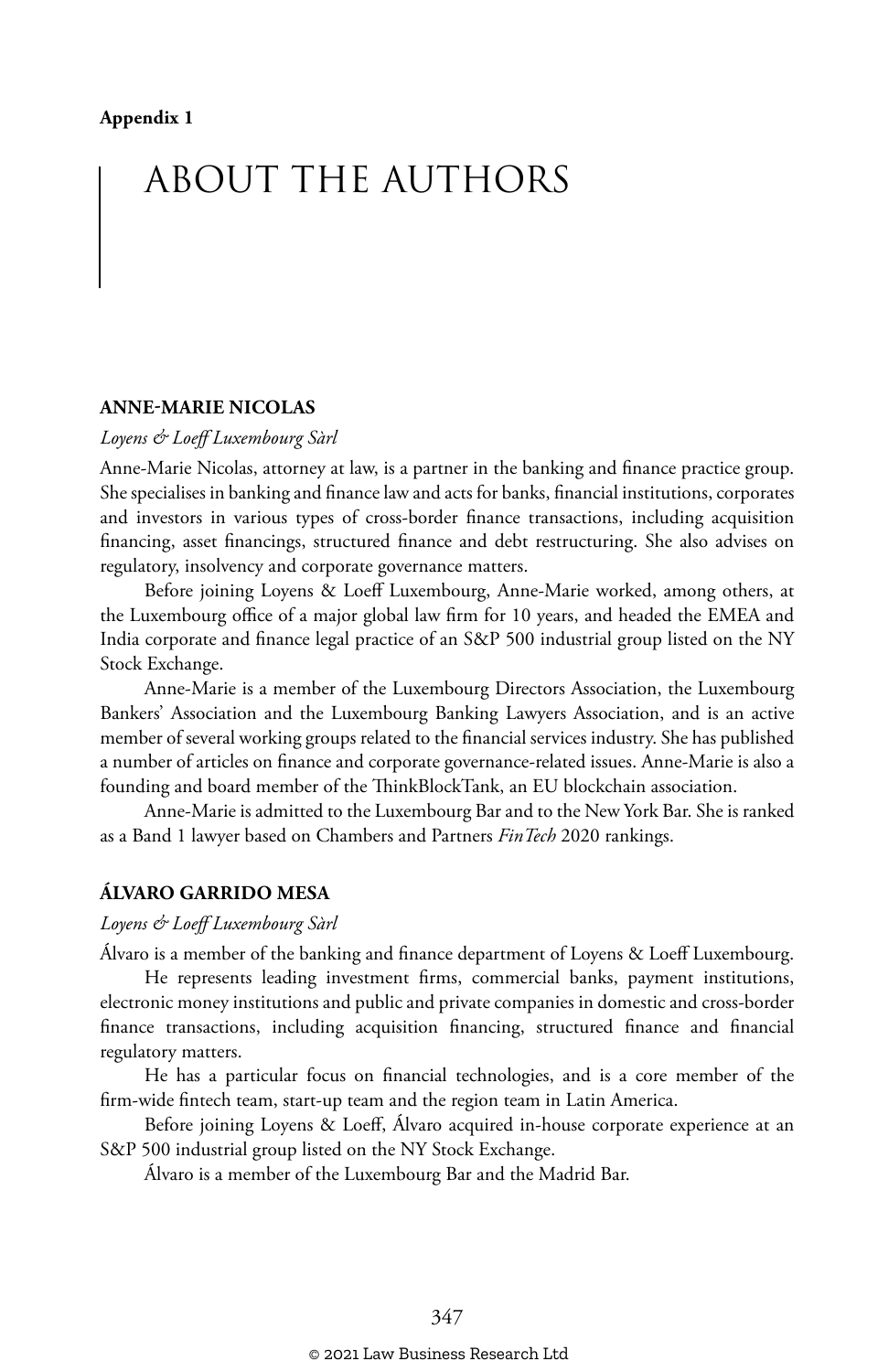#### **LOYENS & LOEFF**

Loyens & Loeff Luxembourg Sàrl 18-20, rue Edward Steichen 2540 Luxembourg Luxembourg Tel: +352 46 62 30 Fax: +352 46 62 34 anne-marie.nicolas@loyensloeff.com alvaro.garrido.mesa@loyensloeff.com sandy.brumberg@loyensloeff.com www.loyensloeff.com